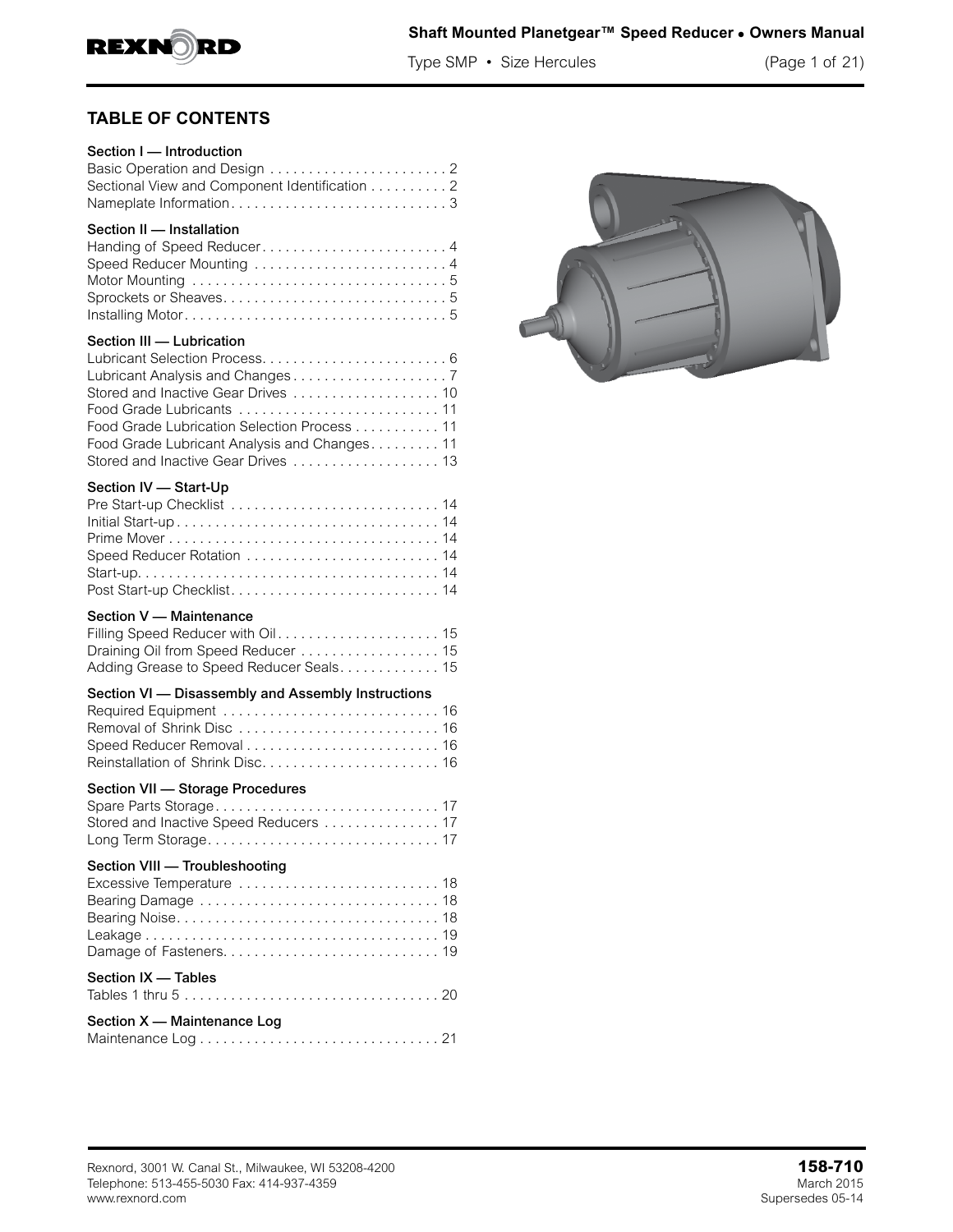(Page 2 of 21) Type SMP • Size Hercules



# **Section I — Introduction**

The following instructions apply to the standard catalog offering of the Hercules Shaft-Mount, Planetgear™Speed Reducer mounted in a horizontal position. To assure long life and performance of the Planetgear speed reducer, the following practices should be followed.

## **1.1 BASIC OPERATION AND DESIGN**

The Planetgear speed reducer is a concentric shaft gear reducer that uses a simple planetary design, which utilizes a sun gear as the input, a ring gear as the fixed element, and a planetary carrier as the output. Power is transmitted from the speed reducer input shaft, through a splined connection to the input gear(sun gear) of the first reduction. The input gear drives the planet gears, which in turn drive the planetary carrier assembly. This carrier assembly is then connected to the next reduction sun gear or to the output shaft through a splined connection. Each carrier represents a single reduction. The speed reducer output shaft rotates in the same direction as the input shaft, regardless of the number of reductions. See Figure 1.2 for a detailed representation.

All gearing has been made of a high grade alloy steel and case hardened for maximum life. Three to four points of contact, with a minimum of six to eight gear teeth engaged allow for a smooth transmission of power during normal operation and under extreme spike loads. Self contained input and output shaft assemblies use a double row of cylindrical roller bearings mounted to a steel alloy shaft to provide high overhung and thrust load capacity. This feature also keeps all external shaft forces isolated from the gearing. Included in both shaft assemblies are two seals with a grease purgeable cavity between them. This design prevents contamination from entering the speed reducer under extreme conditions. The input shaft assembly also has the ability to add a backstop option to eliminate drive counter rotation when the input driver is shut off.

#### **1.2 SECTIONAL VIEW AND COMPONENT IDENTIFICATION**



FIGURE 1.2 Sectional View of a Hercules Shaft Mounted Speed Reducer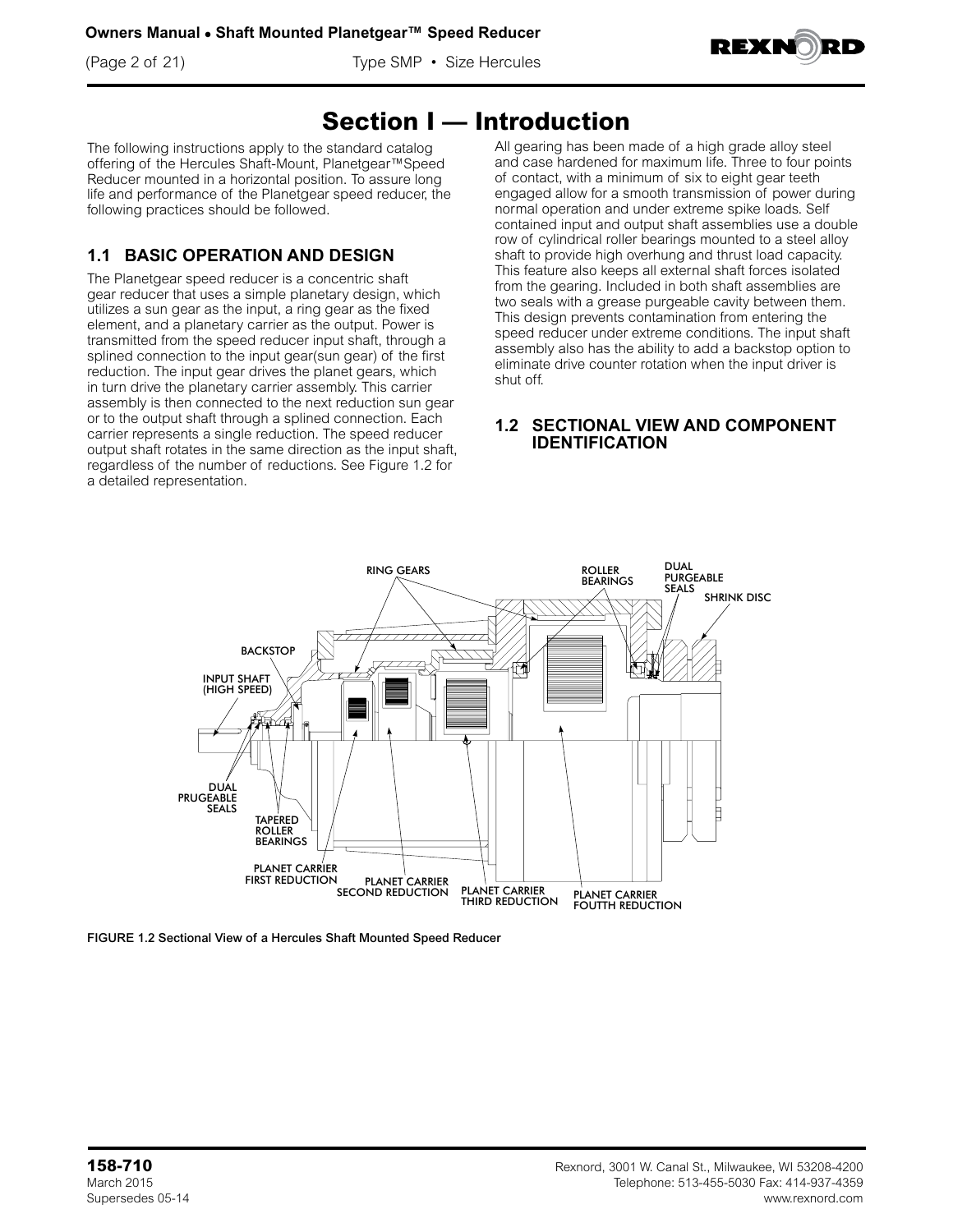

Type SMP • Size Hercules (Page 3 of 21)

#### **NAMEPLATE INFORMATION**

Note location of serial number and model number on nameplate. When contacting the factory, have the serial number available, as this unique number fully describes the speed reducer and allows for the most efficient and accurate exchange of information. Reference Figure 1.3 for nameplate illustration.

Operation of the speed reducer shall not differ from the application data warranted on the nameplate. Any deviations from this data requires the submission of new application information, along with all nameplate data to the factory or service center for approval. All data changes require a revised nameplate.



FIGURE 1.3 Speed Reducer Nameplate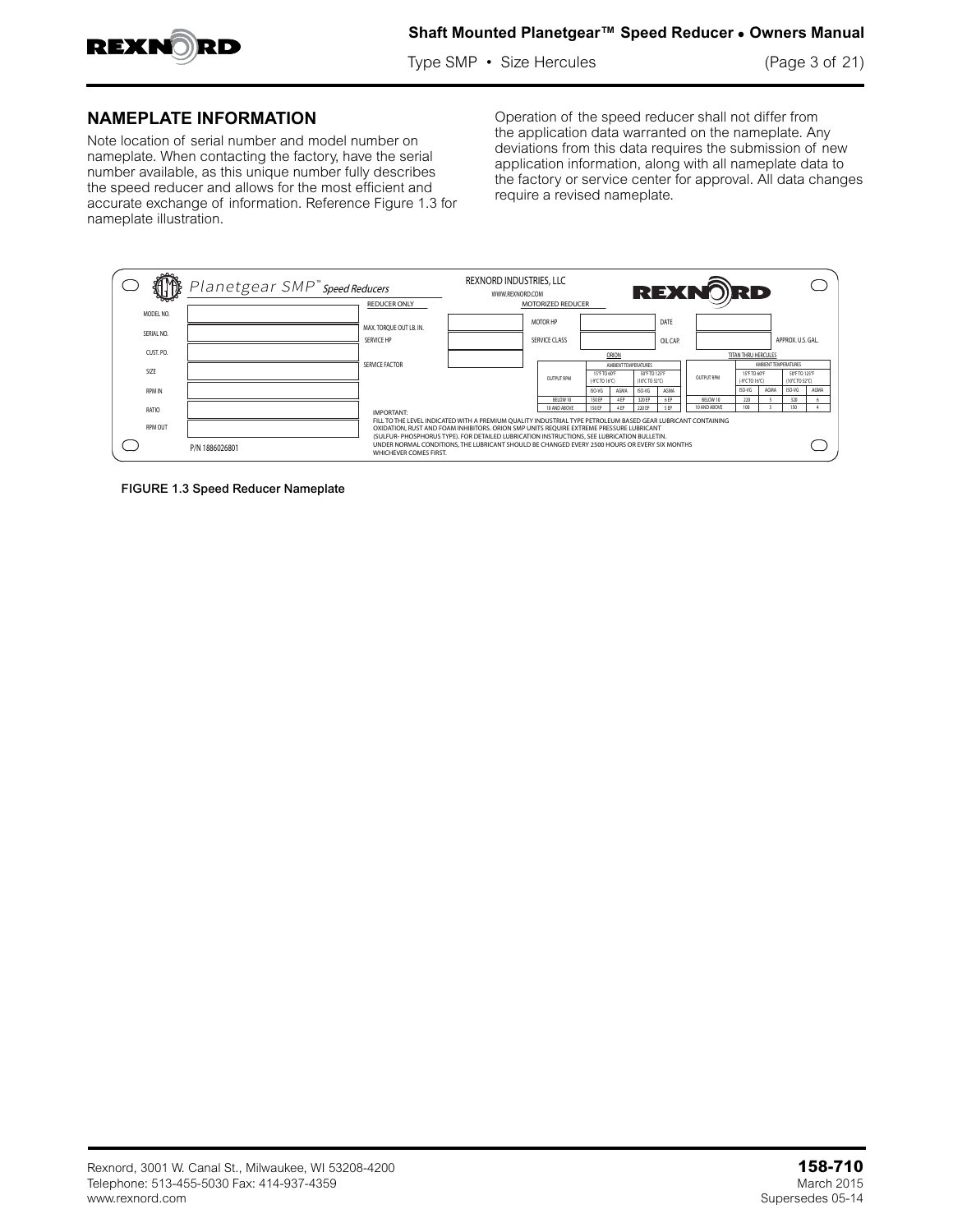(Page 4 of 21) Type SMP • Size Hercules



# **Section II — Installation**

WELDING — Do not weld on the gear drive or accessories without prior approval from the Factory. Welding on the drive may cause distortion of the housing or damage to the bearings and gear teeth. Welding without prior approval could void the warranty.

EFFECTS OF SOLAR ENERGY — Special measures should be taken to protect drives operating in direct sunlight at ambient temperatures over 100°F (38°C). This protection can consist of a canopy over the drive or reflective paint on the drive. If neither is possible, a heat exchanger or other cooling device may be required to prevent the reducer sump temperature from exceeding the allowable maximum oil temperature of 200°F (93°C).

### **2.1 HANDLING OF SPEED REDUCER**

Remove top motor mount plate. Using lifting chains of ample strength, hook through the lifting holes located on the input side top motor mount bracket,and through the lifting holes located on the torque arm, reference Figure 2.1a. For speed reducer component weights, reference Table 1 (Page 20). In order to prevent shifting during suspension, make sure the speed reducer is properly secured and balanced.

*WARNING: Always use a combination of two or more hoist rings/lifting holes to suupport or lift speed reducer.*

*WARNING: To avoid personal injury or product damage, never attempt to lift the speed reducer using any method other than the one stated above in Section 2.1 "Handling of Speed Reducer".*



FIGURE 2.1b Driven Shaft Detail

### **2.2 SPEED REDUCER MOUNTING**

Prior to installing the drive, verify the driven shaft for proper dimensions. Dimensions are found in Table 5, Page 20.

Verify that dimensions SA, SA1, and SA2 are within the allowable range. When dimensions are verified, proceed with the installation.

1. Insert torque arm mounting pins in torque arm on speed reducer; reference Figure 2.2a.

2. Installation Of Shrink Disc:

Important: Never tighten locking screws before shaft is inside the hub, otherwise plastic deformation of the hub projection may occur.

a. Remove shipping spacers and screws, if used, provided for protection during transportation.



#### FIGURE 2.2a Insertion of Torque Arm Pins in Torque Arm

- b. Check if supplied locking screw threads, screw head bearing area and the tapers of the inner rings are lubricated. If not, lubricate them with a molybdenum disulfide grease such as Molykote Gn Paste.
- c. Slide Shrink Disc over the output shaft. The outer surface of the out-put shaft can be greased. NOTE: The output shaft bore and the shaft that the speed reducer will be mounted to SHOULD NOT be greased. Reference Figure 2.2b. To facilitate installation of the shrink disk on outpout shaft pry open the inner ring split with a flat screwdriver while installing.



#### FIGURE 2.2b Placement of Shrink Disc onto Output Shaft

- d. Degrease output shaft bore and shaft seat. Lift speed reducer; reference Section 2.1. Align output shaft/shrink disc with the driven shaft. NOTE: Due to tight tolerances between shafts it is useful to attach two leveling hoists to the speed reducer, one at the input side bracket and another one at torque arm to aid in precision alignment. These hoists are intended only for leveling and should not fully support the speed reducer.
- e. Insert shaft or slide output shaft over the shaft until fully seated against driven shaft shoulder.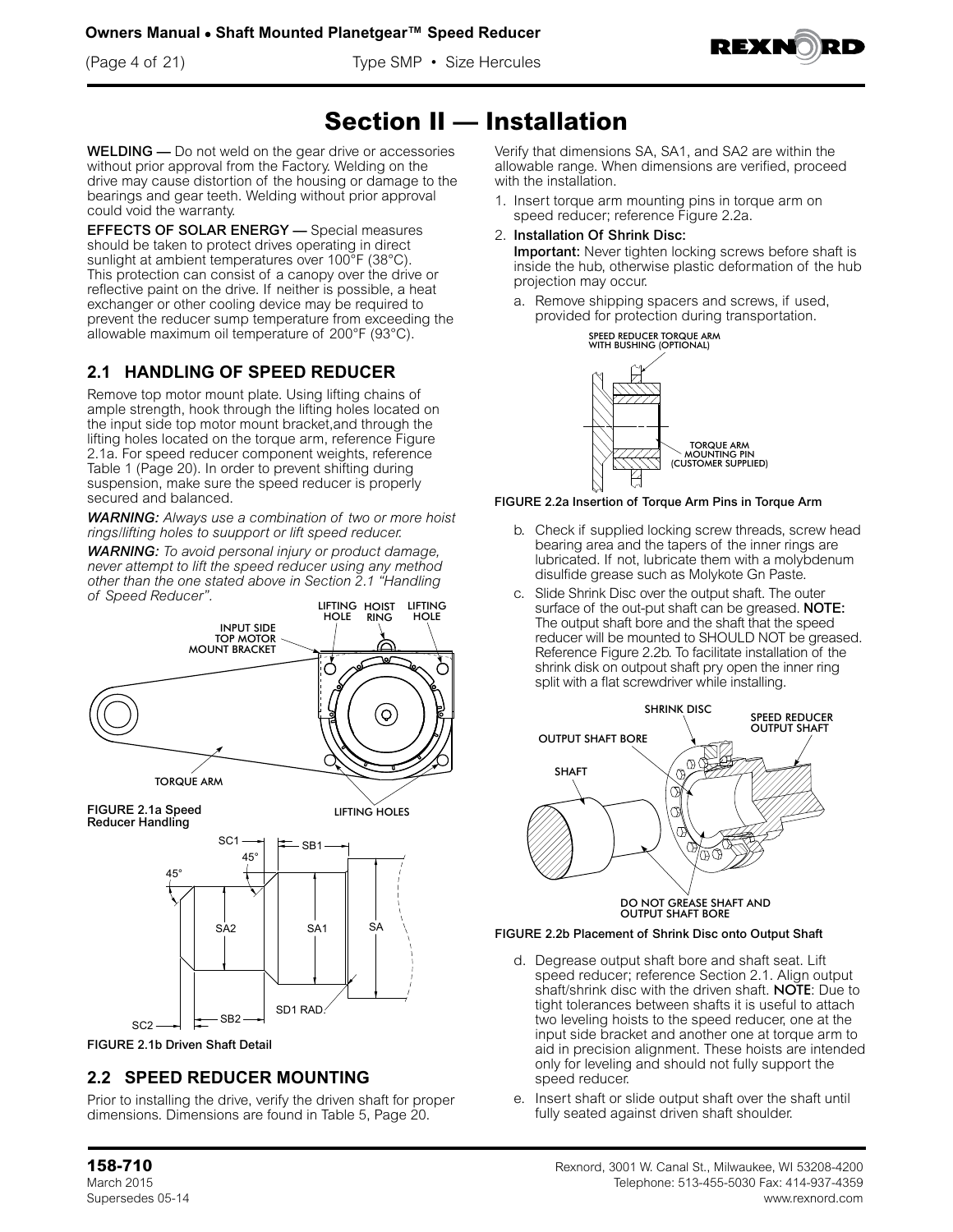

Type SMP • Size Hercules (Page 5 of 21)

- f. Take any three or four locking screws equally spaced and snug them up to establish a parallel or perpendicular position of Shrink Disc collars relative to output shaft shoulder. This will properly seat the collars on the taper of the inner ring and avoid cocking of the collars.
- g. Using a torque wrench, tighten all locking screws gradually and all the way around in either clockwise or counterclockwise sequence (not in diametrically opposite sequence).
- h. Tighten locking screws to 620 ft-lb of torque.
- 3. Align mounting holes of mounting pins to the mounting holes of the torque arm bracket.
- 4. Tighten the bolts with washers, shimming if necessary. Reference Table 2 (Page 20) for recommended bolt torques. Reference Figure 2.2c.



FIGURE 2.2c Mounting of Torque Arm Pins to Torque Arm racket

## **2.3 MOTOR MOUNTING**

REXNORD

*WARNING: When the Rexnord Planetgear speed reducer is connected to a motor or driven equipment through the use of couplings, sprockets, gears, or belt drives, all rotating parts must be properly guarded with guarding that conforms to OSHA requirements to prevent personal injury or property damage.*

# **2.3.1 INSTALLING TOP MOTOR MOUNT PLATE**

- 1. Place top motor mounting plate/cap screw assembly onto the mounting brackets so that the part number on the plate is towards the output end of the speed reducer; reference Figure 2.3.1a.
- 2. Attach the third nut loosely onto each cap screw to hold the mounting plate/caps crew assembly onto mounting brackets; reference Figure 2.3.1b.



# **2.3.2 SPROCKETS OR SHEAVES**

Prior to installing sprockets or sheaves, review the manufacturers' requirements for chain or belt tension and required alignment. When mounting the sprocket or sheave



FIGURE 2.3.1b

to the shaft, locate it as close as possible to the speed reducer.This will minimize the overhung load and prolong bearing life.

When using a Planetgear motor mount accessory, the belt tension can be changed by varying the height of the motor mount plate. This can be done by adjusting the four threaded support bolts. Reference Figure 2.3.2.

NOTE: Mount sheaves and belts as close to the speed reducer as possible to avoid undue overhung loading on the bearings.



# **2.3.3 INSTALLING MOTOR**

- 1. Loosely attach motor to mounting holes drilled in the top motor mounting plate using Grade 5 or equivalent bolts.
- 2. Check sheave alignment:

*Sheave alignment should be checked by placing a straight edge or tight cord across the sheave faces so that it touches all four points of contact as illustrated in Figure 2.3.3. Ordinarily, a misalignment of more than one-half of one degree (one-eighth inch in one foot) will adversely affect belt life. Improper sheave alignment produces uneven wear on one side of the belt, causes the belt to roll over in the sheave or throws all the load on one side of the belt, stretching or breaking the cords on that side.*

3. Tighten motor bolts. Reference Table 2 (Page 20) for recommended bolt torques.



FIGURE 2.3.3 Alignment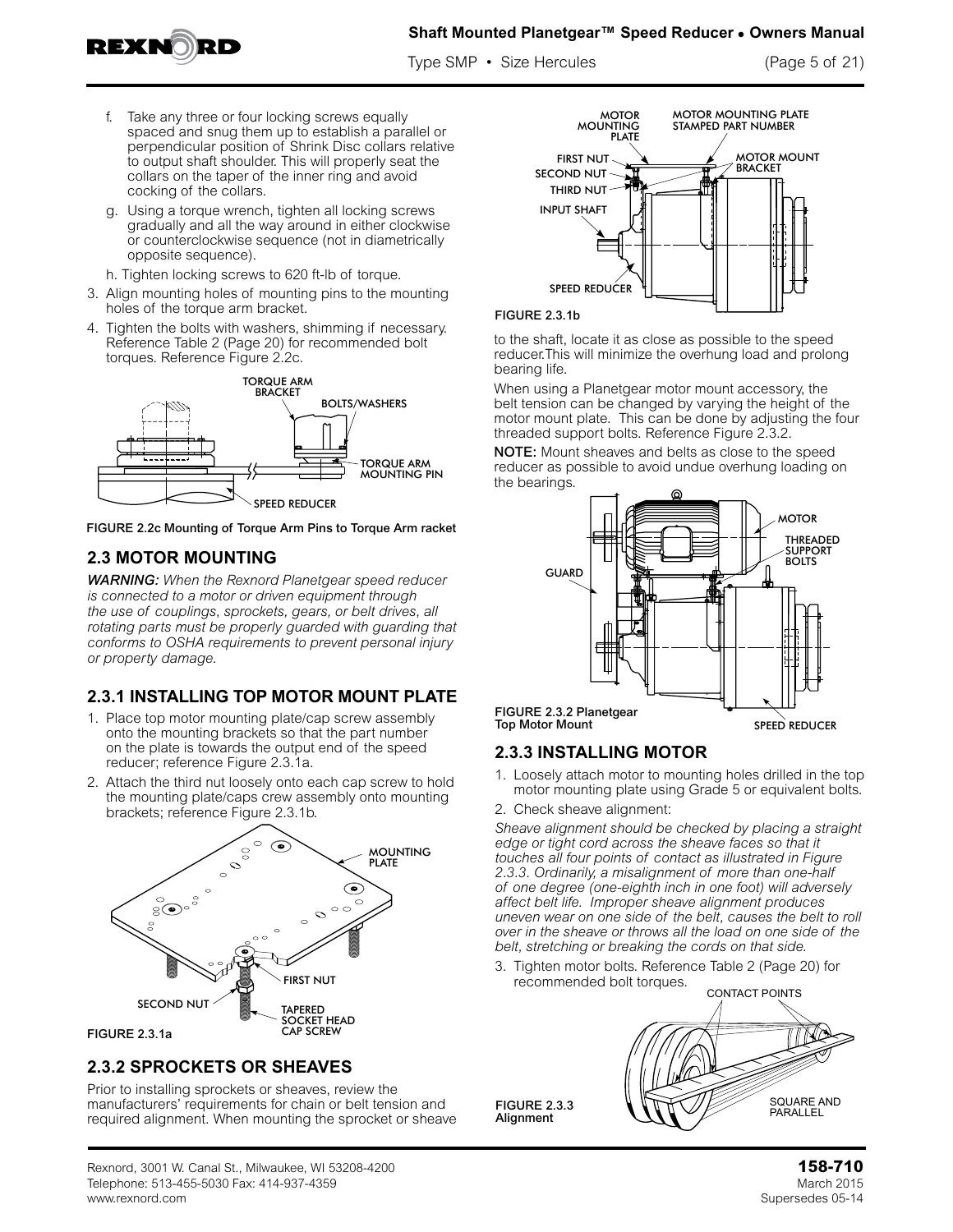(Page 6 of 21) Type SMP • Size Hercules



# **Section III — Lubrication**

#### **INTRODUCTION**

Carefully follow instructions on the drive nameplate, warning tags and installation manuals furnished with the drive. Failure to follow instructions will void warranty.

Lubricants listed in this manual are typical products ONLY and should not be construed as exclusive recommendations. Industrial type rust and oxidation inhibited (R & O), industrial type extreme pressure (EP) or industrial type micropitting resistant gear lubricants are the recommended gear lubricants. They can be formulated using petroleum or synthetic base stocks.

Summary of allowable lubricant types by unit size can be found in Table 1.

The section on food grade lubricants provides guidance in selecting lubricants for applications needing this class of lubricants. Food grade lubricants are formulated using petroleum or different types of synthetic base stocks.

#### **Table 1 — Summary of Allowable Lubricant Types for Planetgear SMP** units<sup>4</sup>

| <b>Unit Size</b> | <b>Allowable Lubricant Types</b>                                               |  |  |  |
|------------------|--------------------------------------------------------------------------------|--|--|--|
| Orion            | Extreme Pressure, Micropitting Resistant                                       |  |  |  |
| Titan            | Rust & Oxidation Inhibited, Extreme Pressure,<br><b>Micropitting Resistant</b> |  |  |  |
| Jupiter          | Rust & Oxidation Inhibited, Extreme Pressure,<br><b>Micropitting Resistant</b> |  |  |  |
| Gemini           | Rust & Oxidation Inhibited, Extreme Pressure,<br>Micropitting Resistant        |  |  |  |
| <b>Hercules</b>  | Rust & Oxidation Inhibited, Extreme Pressure,<br><b>Micropitting Resistant</b> |  |  |  |

 $\triangle$  Follow recommendations found in the Lubrication Section of this manual

## **LUBRICANT SELECTION PROCESS**

- 1. Refer to Tables 3 and 4 for proper lubricant viscosity grade based on ambient temperature range.
- 2. Refer to Table 2 for summary of lubricant types.
- 3. Using proper lubricant table and viscosity grade, select desired lubricant manufacturer and name.
- 4. Refer to nameplate for approximate oil capacity to purchase.

#### **Table 2 — Summary of Lubricant Type and Greases**

| <b>Petroleum-Based</b>                                                                                                  |                                                 |  |  |  |  |
|-------------------------------------------------------------------------------------------------------------------------|-------------------------------------------------|--|--|--|--|
| R&O Inhibited<br>See Table 5A                                                                                           | <b>Micropitting Resistant</b><br>See Table 5C   |  |  |  |  |
|                                                                                                                         | Synthetic Lubricant, Polyalphaolefin Type (PAO) |  |  |  |  |
| R&O Inhibited<br><b>Micropitting Resistant</b><br>Extreme Pressure (EP)<br>See Table 6C<br>See Table 6B<br>See Table 6A |                                                 |  |  |  |  |
| <b>Conventional Grease</b><br>See Table 7                                                                               |                                                 |  |  |  |  |
| <b>Food Grade Lubricant &amp; Grease</b><br>See Page 13                                                                 |                                                 |  |  |  |  |

## **VISCOSITY (IMPORTANT)**

The proper viscosity grade for petroleum-based lubricants is found in Table 3. For synthetic lubricant viscosity grades, refer to Table 4 and the "Synthetic Lubricants" paragraphs. Viscosity grade is determined by ambient air temperature in the immediate vicinity of the gear drive. Lubricant selections must have a pour point at least 10°F (5.5°C) below the expected minimum ambient starting temperature.

### **LUBRICANT TYPES**

PETROLEUM-BASED LUBRICANTS (TABLES 5A, 5B, & 5C) — Industrial type petroleum-based rust and oxidation inhibited (R & O) lubricants are the most common and readily available general purpose gear lubricants.

SYNTHETIC-BASED LUBRICANTS (TABLES 6A, 6B, & 6C) — Synthetic lubricants of the polyalphaolefin (PAO) type are recommended for cold climate operation, high temperature applications, extended temperature range (all season) operation and/or extended lubricant change intervals. The proper viscosity grade of lubricants is given in Table 4. Usable temperature ranges can sometimes be widened if specific application conditions are known.

*WARNING: Polyalkylene glycol (PAG) based synthetic lubricants cannot be used in Planetgear units.*

EXTREME PRESSURE (EP) LUBRICANTS (TABLES 5B & 6B) — EP lubricants are manufactured from petroleum or synthetic base lubricants. Anti-scuff is another term used to describe EP lubricants.

MICROPITTING RESISTANT LUBRICANTS (TABLES 5C & 6C) — Micropitting resistant lubricants are specially

developed for surface hardened gearing commonly used in modern industrial gear drives. These lubricants contain additives to resist formation of micropitting and other conventional forms of gear wear. Generally these lubricants are available in limited number of viscosity grades.

#### *WARNING: LUBRICANTS IN FOOD PROCESSING*

*INDUSTRY — Generally, conventional gear lubricants are classified as H2 by NSF (National Sanitation Foundation) since they contain harmful substances and should not be used in the food processing industry. Lubricants registered as H1 by NSF are suitable for food processing applications.*

CLIMATE CONDITIONS — Ambient temperature in immediate vicinity of gear drive is very important for determining viscosity grade. Table 3 provides viscosity grade selections for petroleum-based lubricants. See Table 4 for synthetic lubricants.

### **OIL LEVELS**

From the nameplate, determine the quantity of oil needed. Fill reducer to the oil fill plug as described in the Maintenance section (Section V) of this manual.

NOTE: Quantities are approximate. Always fill drive to the specified level.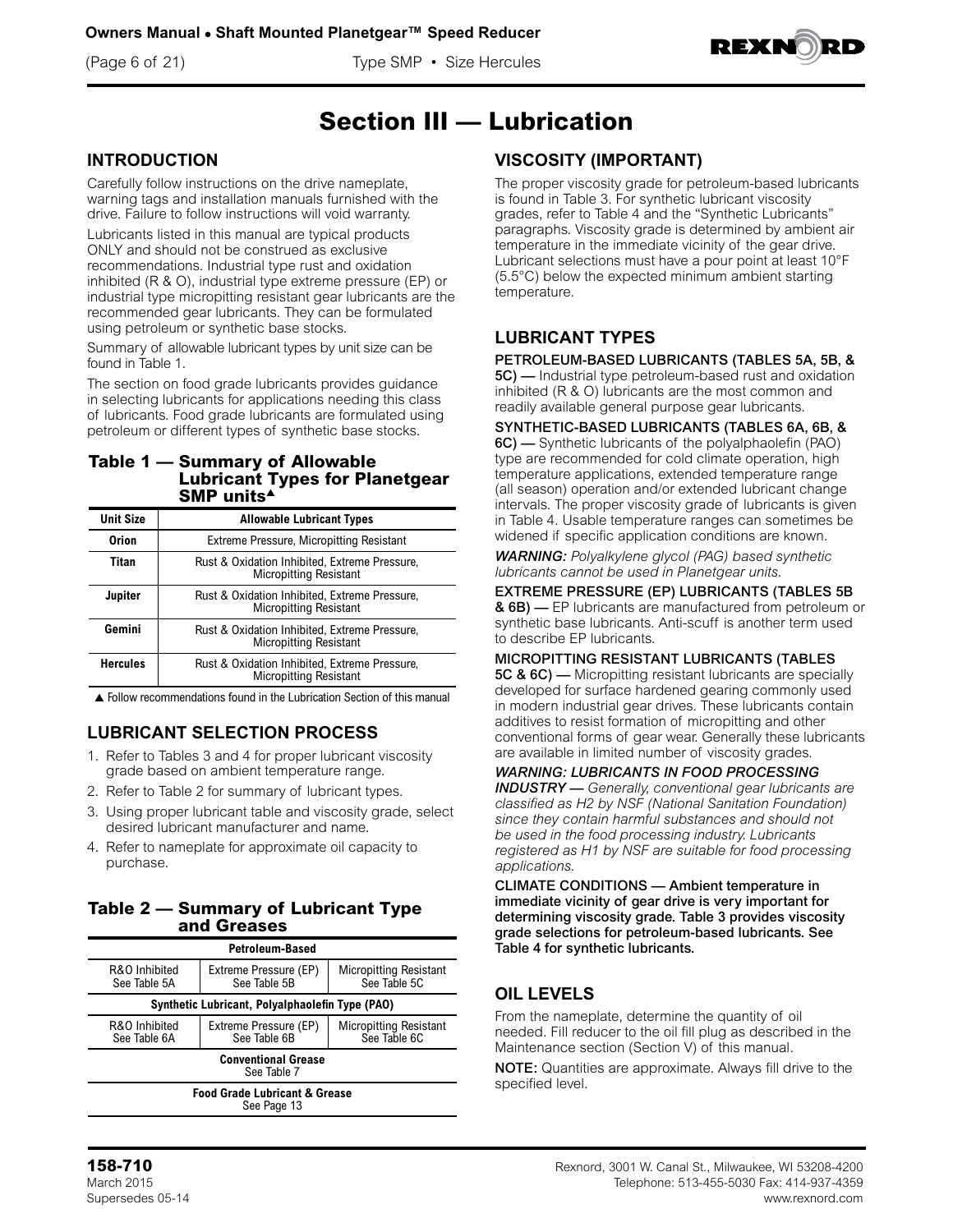Type SMP • Size Hercules (Page 7 of 21)

#### **TABLE 3 — Viscosity Grade Recommendation For Petroleum-Based Lubricants**

|                                   | <b>AMBIENT TEMPERATURES</b>  |                                    |                                                                           |      |  |  |
|-----------------------------------|------------------------------|------------------------------------|---------------------------------------------------------------------------|------|--|--|
| <b>Output</b><br>Speed            | $+15^\circ$ to $+60^\circ$ F | $(-10^{\circ}$ to $+15^{\circ}$ C) | +50 $^{\circ}$ to +125 $^{\circ}$ F<br>$(+10^{\circ}$ to $+50^{\circ}$ C) |      |  |  |
|                                   | ISO-VG                       | AGMA                               | <b>ISO-VG</b>                                                             | AGMA |  |  |
| <b>RPM</b><br>Below 10            | 220                          | 5                                  | 320                                                                       | 6    |  |  |
| <b>10 RPM</b><br><b>And Above</b> | 100                          | 3                                  | 150                                                                       |      |  |  |

## **LUBRICANT ANALYSIS AND CHANGES**

OIL ANALYSIS REPORT — Checking oil conditions at regular intervals is recommended. Analyze oil samples approximately every 1,000 hours for petroleum lubricants or every 3,000 hours for synthetic lubricants. In the absence of more specific limits, the guidelines listed below may be used to indicate when to change petroleum or polyalphaolefin type synthetic lubricants:

- 1. Water content is greater than 500 ppm (parts per million) (0.05%).
- 2. Iron content exceeds 150 ppm.
- 3. Silicon (dust/dirt) exceeds 25 ppm, above reference sample from new oil container.
- 4. Copper content exceeds 75 ppm.
- 5. TAN (Total Acid Number) 50% increase above reference sample from new oil container.
- 6. Viscosity changes more than  $\pm 15\%$ .
- 7. Solid particle contamination code exceeds 25/22/18 for particle sizes ≥4/≥6/≥14 microns, respectively per ISO 4406.

Laboratory analysis is recommended for optimum lubricant life and gear drive performance. Oil samples should be taken from the oil level hole, not the drain hole.

PETROLEUM LUBRICANTS - In the absence of oil analysis, change gear oils every 6 months or 2,500 operating hours, whichever occurs first. Change oil more frequently when gear drives operate in extremely humid, chemical or dust laden atmospheres. In these cases, lubricants should be changed every 3 to 4 months or 1,500 to 2,000 hours. If the drive is operated in an area where temperatures vary with the seasons, change the oil viscosity grade to suit the temperature, refer to Table 3. Generally lubricant suppliers can test oil from the drive periodically and recommend economical change schedules.

**SYNTHETIC LUBRICANTS** — In the absence of oil analysis, synthetic lube change intervals can be extended to 8,000 hours depending upon operating temperatures. Laboratory analysis is recommended for optimum lubricant life and drive performance. Change lube with change in ambient temperature, if required. Refer to Table 4.

# **GREASE PURGED SEALS**

All drives are furnished with grease purged seals which minimize the entry of contaminants and abrasive dusts into the drive. Drives are shipped with NLGI #2 grade grease in the seal housing cavities unless otherwise specified.

Whenever changing oil in the drive, purge the seals with one of the NLGI #2 grade greases listed in Table 7. Depending upon the degree of contamination, periodically (at least every six months), purge contaminated grease from seals by slowly pumping fresh bearing grease through the seal, WITH HAND GREASE GUN, until fresh grease flows out along the shaft. Wipe off purged grease.

*CAUTION: Rapid regreasing with a power grease gun can force grease inward past the seals and plug the oil drain back system causing seal leaks.*

*WARNING: Greases in Table 7 contain harmful substances and are not allowed in the food processing industry. If grease could contaminate the product, as in the food and drug industries, the grease originally supplied with gear drive must be removed and replaced with a grease listed in Table 13. Simply purging grease with a grease gun will not remove all grease and cross-contamination will likely occur. Grease registered as H1 by NSF, (National Sanitation Foundation) is suitable for food processing applications.*

### **Table 4 — Viscosity Grade Recommendation For Synthethic Lubricants**

|                                               | <b>Cold Climates</b> |                                                       |                                                 |      | <b>Normal Climates</b>                         |      |                                                                            |      |
|-----------------------------------------------|----------------------|-------------------------------------------------------|-------------------------------------------------|------|------------------------------------------------|------|----------------------------------------------------------------------------|------|
| <b>Ambient</b><br><b>Temperature</b><br>Range |                      | -30 $^{\circ}$ to +10 $^{\circ}$ F<br>(-34° to -12°C) | $-15^\circ$ to $+50^\circ$ F<br>(-26° to +10°C) |      | $0^\circ$ to +80 $^\circ$ F<br>(-18° to +27°C) |      | +10 $^{\circ}$ to +125 $^{\circ}$ F<br>$(-12^{\circ}$ to +52 $^{\circ}$ C) |      |
|                                               | <b>ISO-VG</b>        | AGMA                                                  | ISO-VG                                          | AGMA | ISO-VG                                         | AGMA | ISO-VG                                                                     | AGMA |
| <b>Below 10 RPM</b>                           | 32                   |                                                       | 68                                              |      | 150                                            |      | 320                                                                        |      |
| <b>10 RPM &amp;</b><br>Above                  | 32                   |                                                       | 68                                              |      | 150                                            | 4    | 220                                                                        |      |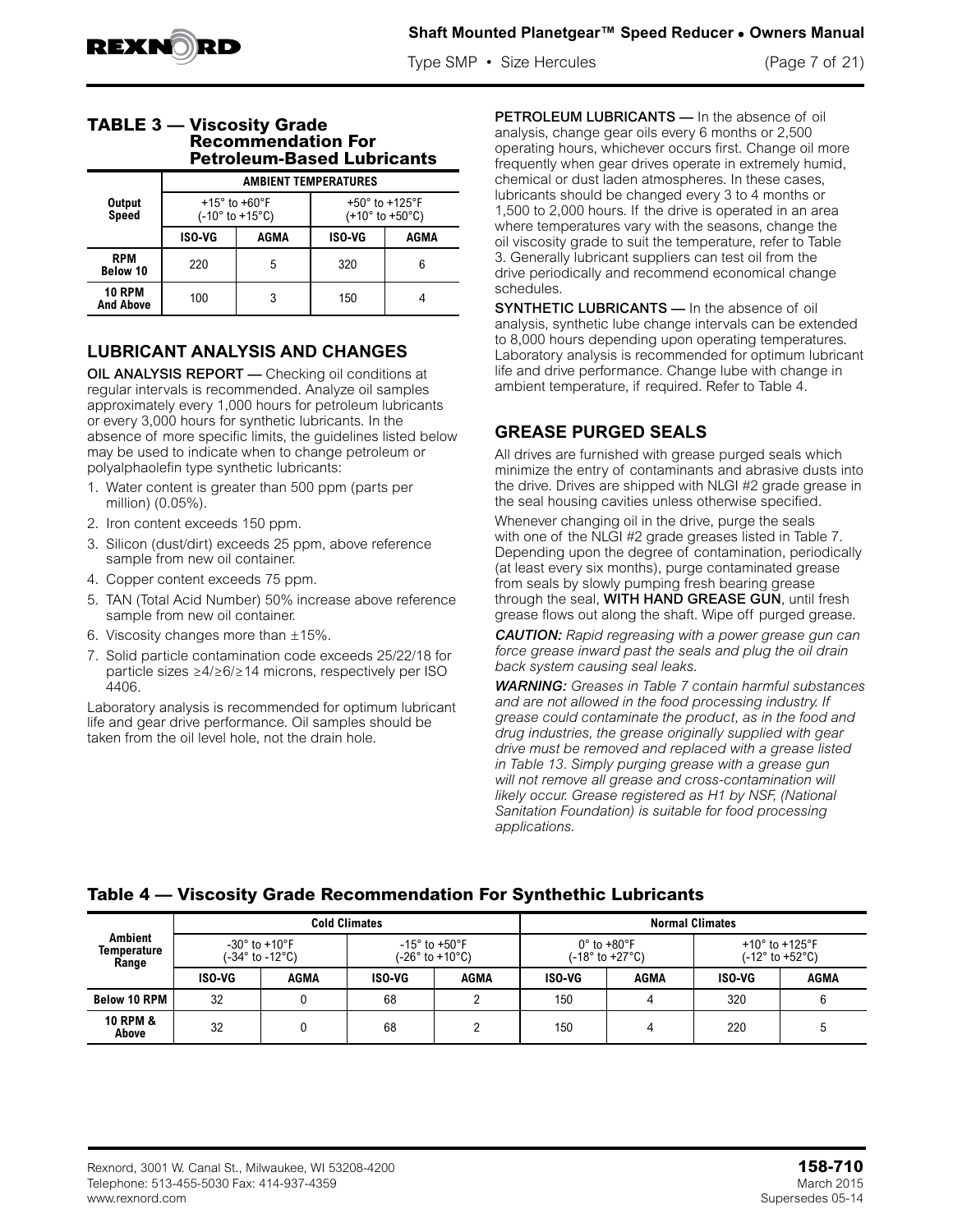





## **Table 5A — Petroleum Based R&O (Rust & Oxidation) Inhibited Lubricants** <sup>s</sup>

Maximum Operating Temperature of Lubricants 200°F (93°C)

| <b>ISO Viscosity Grade</b>                                   | 100                                                                   | 150                                                                   | 220                                                                   | 320                                                 |
|--------------------------------------------------------------|-----------------------------------------------------------------------|-----------------------------------------------------------------------|-----------------------------------------------------------------------|-----------------------------------------------------|
| <b>AGMA Viscosity Grade</b>                                  | 3                                                                     | 4                                                                     | 5                                                                     | 6                                                   |
| Viscosity cSt @ 40°C"                                        | 90-110                                                                | 135-165                                                               | 198-242                                                               | 288-352                                             |
| Viscosity SSU @ 100°F                                        | 417-510                                                               | 626-765                                                               | 918-1122                                                              | 1335-1632                                           |
| <b>Manufacturer</b>                                          | <b>Lubricant Name</b>                                                 | <b>Lubricant Name</b>                                                 | <b>Lubricant Name</b>                                                 | <b>Lubricant Name</b>                               |
| <b>Castrol Industrial Lubricants</b>                         | Hyspin AWS 100<br>Castrol Paradene R&O 100<br>Castrol Paradene AW 100 | Hyspin AWS 150<br>Castrol Paradene R&O 150<br>Castrol Paradene AW 150 | Hyspin AWS 220<br>Castrol Paradene R&O 220<br>Castrol Paradene AW 220 | Castrol Paradene R&O 320<br>Castrol Paradene AW 320 |
| Chevron / Texaco / Caltex                                    | Rando HD 100<br>Rando HD 150                                          |                                                                       | Rando HD 220                                                          | Rando HD 320                                        |
| Citgo Petroleum Corp.                                        | Pacemaker T 115                                                       |                                                                       | Pacemaker SD 220                                                      | Pacemaker SD 320                                    |
| Exxon Mobil / Esso                                           | DTE Heavy<br>Vacuoline 525                                            |                                                                       | DTE OIL BB<br>Vacuoline 533                                           | DTE OIL AA<br>Vacuoline 537                         |
| <b>Petro-Canada Lubricants</b>                               | TurboFlo R&O 100                                                      | TurboFlo R&O 150                                                      | TurboFlo R&O 220                                                      | TurboFlo R&O 320                                    |
| Phillips 66 / Conoco /<br><b>76 Lubricants / Kendall</b>     | Multipurpose R&O 100                                                  | Multipurpose R&O 150                                                  | Multipurpose R&O 220                                                  | Multipurpose R&O 320                                |
| Shell Oil Co.                                                | Morlina S2 B 100<br>Morlina S2 BA 100                                 | Morlina S2 B 150<br>Morlina S2 BA 150                                 | Morlina S2 B 220<br>Morlina S2 BA 220                                 | Morlina S2 B 320<br>Morlina S2 BA 320               |
| <b>Total Lubricants USA /</b><br>Keystone Div. Penwalt Corp. | Azolla ZS 100                                                         | Cirkan ZS 150                                                         | Cirkan ZS 220                                                         | Cirkan ZS 320                                       |
| <b>Whitmore Manufacturing</b><br>Company                     | Hyperion 100                                                          | Hyperion 150                                                          | Hyperion 220                                                          | Hyperion 320                                        |

▲ Minimum viscosity index of 90.<br>■ Kinematic viscosity in units of mm<sup>2</sup>/s is equivalent to cSt (centistokes).

## Table 5B - Petroleum Based EP (Extreme Pressure) Lubricants<sup>4</sup>

Maximum Operating Temperature of Lubricants 200°F (93°C)

| <b>ISO Viscosity Grade</b>                                   | 100                        | 150                          | 220                          | 320                          |
|--------------------------------------------------------------|----------------------------|------------------------------|------------------------------|------------------------------|
| <b>AGMA Viscosity Grade</b>                                  | 3                          | 4                            | 5                            | 6                            |
| Viscosity cSt @ 40 $^{\circ}$ C =                            | $90 - 110$                 | 135-165                      | 198-242                      | 288-352                      |
| Viscosity SSU @ 100°F                                        | 417-510                    | 626-765                      | 918-1122                     | 1335-1632                    |
| <b>Manufacturer</b>                                          | <b>Lubricant Name</b>      | <b>Lubricant Name</b>        | <b>Lubricant Name</b>        | <b>Lubricant Name</b>        |
| <b>Castrol Industrial Lubricants</b>                         | Alpha SP 100               | Alpha SP 150                 | Alpha SP 220                 | Alpha SP 320                 |
| Chevron / Texaco / Caltex                                    | Meropa 100                 | Meropa 150<br>Ultra Gear 150 | Meropa 220<br>Ultra Gear 220 | Meropa 320<br>Ultra Gear 320 |
| Citgo Petroleum Corp.                                        | EP Compound 100            | EP Compound 150              | EP Compound 220              | EP Compound 320              |
| Exxon Mobil / Esso                                           | Mobilgear 600 XP 100       | Mobilgear 600 XP 150         | Mobilgear 600 XP 220         | Mobilgear 600 XP 320         |
| <b>Fuchs Lubricants Company</b>                              |                            |                              | GearMaster CLP Oils 220      |                              |
| <b>Kluber Lubrication</b>                                    | Kluberoil GEM 1 N 100      | Kluberoil GEM 1 N 150        | - - -                        | ---                          |
| <b>Petro-Canada Lubricants</b>                               | Enduratex EP 100           | Enduratex EP 150             | Enduratex EP 220             | Enduratex EP 320             |
| Phillips 66 / Conoco /<br><b>76 Lubricants / Kendall</b>     | Extra Duty Gear Oil 100    | Extra Duty Gear Oil 150      | Extra Duty Gear Oil 220      | Extra Duty Gear Oil 320      |
| Shell Oil Co.                                                | Omala S <sub>2</sub> G 100 | Omala S <sub>2</sub> G 150   | Omala S2 G 220               | Omala S <sub>2</sub> G 320   |
| <b>Total Lubricants USA /</b><br>Keystone Div. Penwalt Corp. | Carter EP 100              | Carter EP 150                | Carter EP 220                | Carter EP 320                |

▲ Minimum viscosity index of 90.<br>■ Kinematic viscosity in units of mm<sup>2</sup>/s is equivalent to cSt (centistokes).

## Table 5C - Petroleum Based Micropitting Resistant Lubricants  $\triangle$

Maximum Operating Temperature of Lubricants 200°F (93°C)

|                                                                | $\overline{\phantom{0}}$ |                       |                       |                       |
|----------------------------------------------------------------|--------------------------|-----------------------|-----------------------|-----------------------|
| <b>ISO Viscosity Grade</b>                                     | 100                      | 150                   | 220                   | 320                   |
| <b>AGMA Viscosity Grade</b>                                    |                          |                       |                       |                       |
| Viscosity cSt $@$ 40 $°C$ <sup><math>\blacksquare</math></sup> | 90-110                   | 135-165               | 198-242               | 288-352               |
| Viscosity SSU @ 100°F                                          | 417-510                  | 626-765               | 918-1122              | 1335-1632             |
| <b>Manufacturer</b>                                            | <b>Lubricant Name</b>    | <b>Lubricant Name</b> | <b>Lubricant Name</b> | <b>Lubricant Name</b> |
| <b>Kluber Lubrication</b>                                      | ---                      | $- - -$               | Kluberoil GEM 1 N 220 | Kluberoil GEM 1 N 320 |

 $\triangle$  Minimum viscosity index of 90.

 $\blacksquare$  Kinematic viscosity in units of mm<sup>2</sup>/s is equivalent to cSt (centistokes).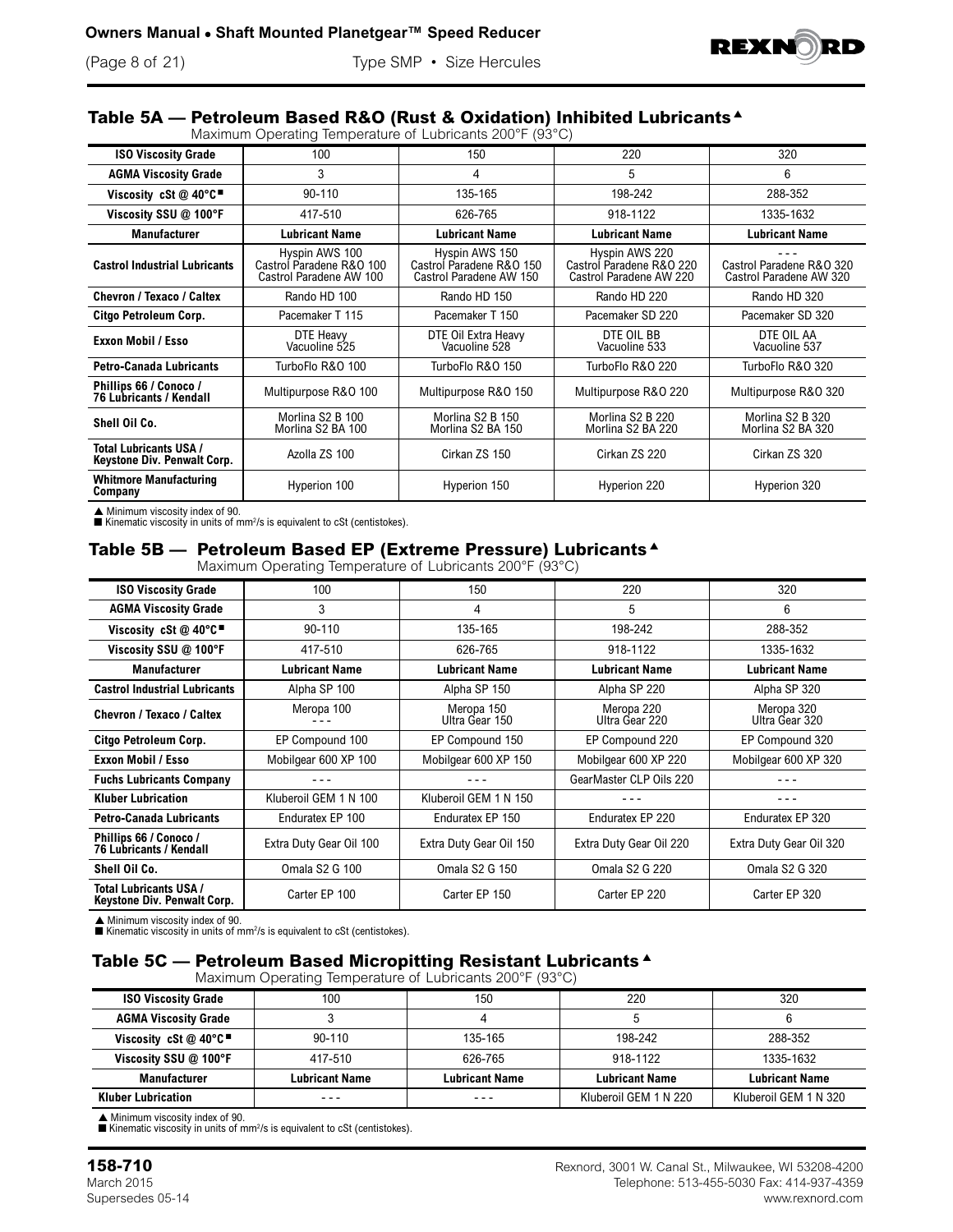

Type SMP • Size Hercules (Page 9 of 21)

#### Table 6A - Synthetic PAO (Polyalphaolefin) R&O (Rust & Oxidation) Inhibited Lubricants<sup>A</sup>

| <b>ISO Viscosity Grade</b>                               | 32                                  | 68                                  | 150                                   | 220                                   | 320                                   |
|----------------------------------------------------------|-------------------------------------|-------------------------------------|---------------------------------------|---------------------------------------|---------------------------------------|
| <b>AGMA Viscosity Grade</b>                              | 0                                   | 2                                   | 4                                     | 5                                     | 6                                     |
| Viscosity cSt @ 40°C                                     | 28.8-35.2                           | 61.2-74.8                           | 135-165                               | 198-242                               | 288-352                               |
| Viscosity SSU @ 100°F                                    | 134-164                             | 284-347                             | 626-765                               | 918-1122                              | 1335-1632                             |
| <b>Manufacturer</b>                                      | Lubricant Name                      | Lubricant Name                      | <b>Lubricant Name</b>                 | Lubricant Name                        | <b>Lubricant Name</b>                 |
| <b>Castrol Industrial</b><br>Lubricants                  | Alphasyn T 32<br>Castrol Isolube 32 | Alphasyn T 68<br>Castrol Isolube 68 | Alphasyn T 150<br>Castrol Isolube 150 | Alphasyn T 220<br>Castrol Isolube 220 | Alphasyn T 320<br>Castrol Isolube 320 |
| Chevron / Texaco / Caltex                                | Cetus HiPerSYN Oil 32               | Cetus HiPerSYN Oil 68               | Cetus HiPerSYN Oil 150                | Cetus HiPerSYN Oil 220                | Cetus HiPerSYN Oil 320                |
| Citgo Petroleum Corp.                                    |                                     | CITGEAR Synthetic HT 68             | CITGEAR Synthetic HT 150              | CITGEAR Synthetic HT 220              | CITGEAR Synthetic HT 320              |
| <b>Exxon Mobil / Esso</b>                                | Mobil SHC 624                       | Mobil SHC 626                       | Mobil SHC 629                         | Mobil SHC 630                         | Mobil SHC 632                         |
| <b>Kluber Lubrication</b>                                |                                     | Klubersynth G 4 68                  | Klubersynth G 4 150                   | Klubersynth G 4 220                   |                                       |
| <b>Petro-Canada Lubricants</b>                           | Synduro SHB 32                      | Synduro SHB 68                      | Synduro SHB 150                       | Synduro SHB 220                       | - - -                                 |
| Phillips 66 / Conoco /<br><b>76 Lubricants / Kendall</b> |                                     | Syncon R&O 68                       | Syncon R&O 150 *                      | Syncon R&O 220 *                      | Syncon R&O 320 *                      |
| Shell Oil Co.                                            |                                     | Morlina S4 B 68                     | Morlina S4 B 150                      | Morlina S4 B 220                      | Morlina S4 B 320                      |

▲ Minimum viscosity index of 130. Consult lubricant supplier/manufacturer for maximum operating temperature.<br>■ Kinematic viscosity in units of mm²/s is equivalent to cSt (centistokes).<br>◆ Minimum viscosity index of 120.

## **Table 6B — Synthetic PAO (Polyalphaolephin) EP (Extreme Pressure) Lubricants** <sup>s</sup>

| <b>ISO Viscosity Grade</b>                        | 32                    | 68                           | 150                                       | 220                                                           | 320                                       |
|---------------------------------------------------|-----------------------|------------------------------|-------------------------------------------|---------------------------------------------------------------|-------------------------------------------|
| <b>AGMA Viscosity Grade</b>                       | $\mathbf{0}$          | $\overline{2}$               | 4                                         | 5                                                             | 6                                         |
| Viscosity cSt @ 40°C                              | 28.8-35.2             | 61.2-74.8                    | 135-165                                   | 198-242                                                       | 288-352                                   |
| Viscosity SSU @ 100°F                             | 134-164               | 284-347                      | 626-765                                   | 918-1122                                                      | 1335-1632                                 |
| <b>Manufacturer</b>                               | <b>Lubricant Name</b> | <b>Lubricant Name</b>        | <b>Lubricant Name</b>                     | <b>Lubricant Name</b>                                         | <b>Lubricant Name</b>                     |
| <b>Castrol Industrial</b><br>Lubricants           |                       | Castrol Isolube EP 68        | Alphasyn EP 150<br>Castrol Isolube EP 150 | Alphasyn EP 220<br>Castrol Isolube EP 220                     | Alphasyn EP 320<br>Castrol Isolube EP 320 |
| Chevron / Texaco /<br>Caltex                      |                       |                              | Tegra Synthetic Gear Lubricant 150        | Tegra Synthetic Gear Lubricant 220                            | Tegra Synthetic Gear Lubricant 320        |
| Citgo Petroleum Corp.                             |                       | CITGEAR Synthetic EP Gear 68 | CITGEAR Synthetic EP Gear 150             | CITGEAR Synthetic EP Gear 220   CITGEAR Synthetic EP Gear 320 |                                           |
| Exxon Mobil / Esso                                |                       |                              | Mobil SHC Gear 150                        | Mobil SHC Gear 220                                            | Mobil SHC Gear 320                        |
| <b>Fuchs Lubricants</b><br>Company                |                       |                              |                                           | Renolin Unisyn CLP 220                                        | Renolin Unisyn CLP 320                    |
| <b>Kluber Lubrication</b>                         | - - -                 | ---                          | Klubersynth EG 4 150                      | Klubersynth EG 4 220                                          | Klubersynth EG 4 320                      |
| <b>Petro-Canada Lubricants</b>                    |                       |                              | Enduratex Synthetic EP 150                | Enduratex Synthetic EP 220                                    | Enduratex Synthetic EP 320                |
| Phillips 66 / Conoco /<br>76 Lubricants / Kendall |                       |                              | Syncon EP Plus Gear Oil 150               | Syncon EP Plus Gear Oil 220                                   | Syncon EP Plus Gear Oil 320               |
| Shell Oil Co.                                     |                       | Omala S4 GX 68               | Omala S4 GX 150                           | Omala S4 GX 220                                               | Omala S4 GX 320                           |
| <b>Whitmore Manufacturing</b><br>Company          |                       |                              | Decathlon HD 150                          | Decathlon HD 220                                              | Decathlon HD 320                          |

▲ Minimum viscosity index of 130. Consult lubricant supplier/manufacturer for maximum operating temperature.<br>■ Kinematic viscosity in units of mm<sup>2</sup>/s is equivalent to cSt (centistokes).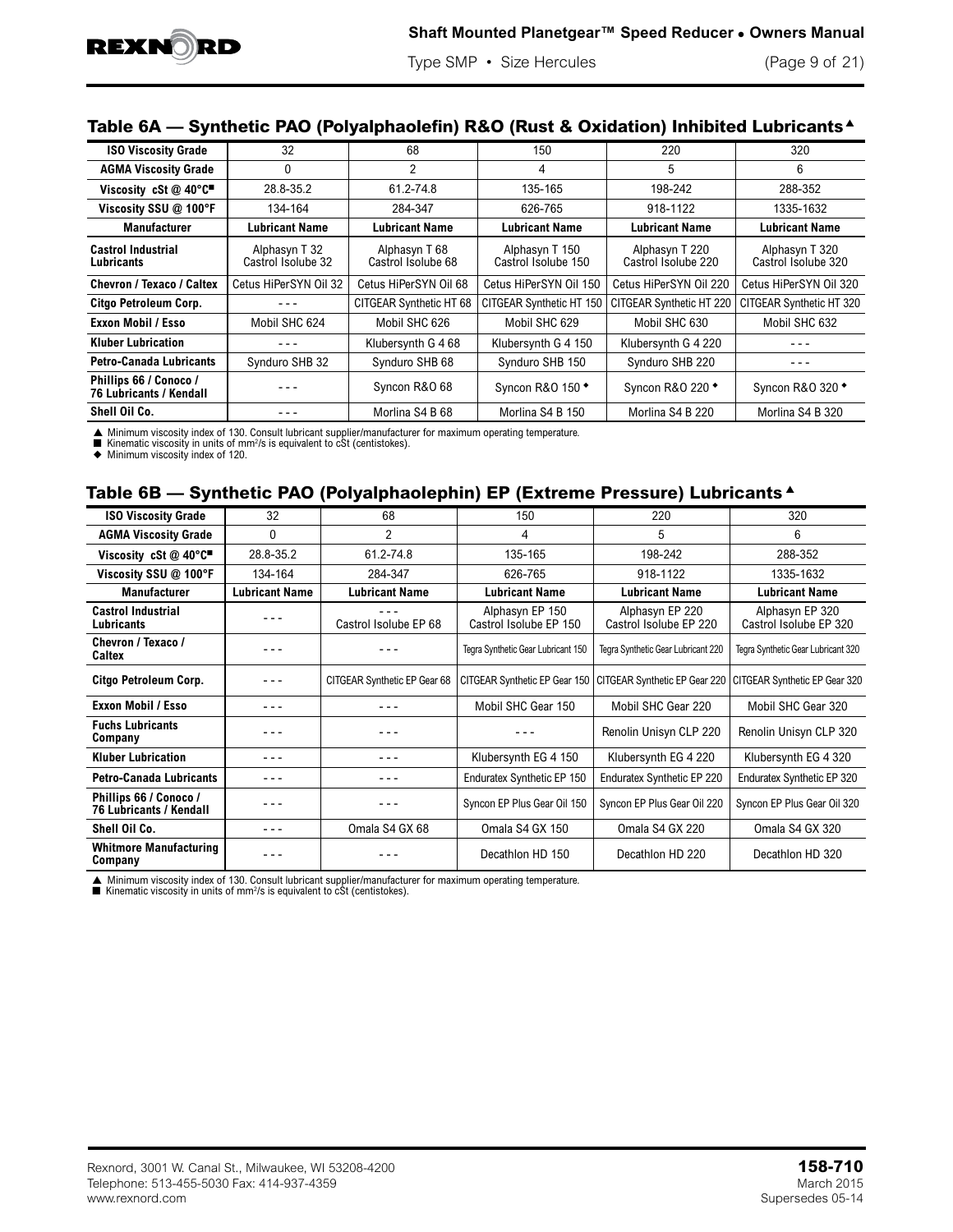

# **Table 6C — Synthetic PAO (Polyalphaolephin) Micropitting Resistant Lubricants** <sup>s</sup>

| <b>ISO Viscosity Grade</b>                        | 32                    | 68                    | 150                     | 220                     | 320                     |
|---------------------------------------------------|-----------------------|-----------------------|-------------------------|-------------------------|-------------------------|
| <b>AGMA Viscosity Grade</b>                       |                       | 2                     | 4                       | 5                       | 6                       |
| Viscosity cSt $@$ 40°C"                           | 28.8-35.2             | 61.2-74.8             | 135-165                 | 198-242                 | 288-352                 |
| Viscosity SSU @ 100°F                             | 134-164               | 284-347               | 626-765                 | 918-1122                | 1335-1632               |
| <b>Manufacturer</b>                               | <b>Lubricant Name</b> | <b>Lubricant Name</b> | <b>Lubricant Name</b>   | <b>Lubricant Name</b>   | <b>Lubricant Name</b>   |
| Chevron / Texaco / Caltex                         |                       | - - -                 |                         | - - -                   | Pinnacle WM 320         |
| Exxon Mobil / Esso                                |                       | - - -                 |                         |                         | Mobil SHC Gear 320 WT   |
| <b>Kluber Lubrication</b>                         |                       | - - -                 | Klubersynth GEM 4 N 150 | Klubersynth GEM 4 N 220 | Klubersynth GEM 4 N 320 |
| <b>Petro-Canada Lubricants</b>                    | ---                   | - - -                 | - - -                   | - - -                   | Harnex 320              |
| Phillips 66 / Conoco /<br>76 Lubricants / Kendall |                       | - - -                 |                         |                         | Syncon WTL 320          |
| <b>Whitmore Manufacturing</b><br>Company          |                       |                       | Decathlon F 150         | Decathlon F 220         | Decathlon F 320         |

▲ Minimum viscosity index of 130. Consult lubricant supplier/manufacturer for maximum operating temperature.<br>■ Kinematic viscosity in units of mm<sup>2</sup>/s is equivalent to cSt (centistokes).

#### Table 7 - Conventional Grease<sup> $\triangle$ </sup> for **Grease Purged Seals**

0° to +200°F (-18° to +93°C)

| <b>Manufacturer</b>                                          | <b>Grease Name</b>                     |
|--------------------------------------------------------------|----------------------------------------|
| <b>Chevron / Texaco / Caltex</b>                             | Multifak EP 2                          |
| Citgo Petroleum Corp.                                        | Lithoplex RT 2<br>Premium Lithium EP 2 |
| <b>ExxonMobil / Esso</b>                                     | Mobilux EP 2                           |
| <b>Petro-Canada Lubricants</b>                               | <b>Precision General Purpose EP2</b>   |
| Phillips 66 / Conoco /<br>76 Lubricants / Kendall            | <b>Multiplex Red</b>                   |
| Shell Oil Co.                                                | Gadus S2 V100 - 2                      |
| <b>Total Lubricants USA /</b><br>Keystone Div. Penwalt Corp. | Multis 2 or Multis EP 2                |

▲ Not Suitable for Food Grade Applications

Grease application or re-lubrication should be done at temperatures above 20°F (-7°C). If grease must be applied below 20°F (-7°C) consult lubricant supplier for recommendations.

#### **STORED & INACTIVE GEAR DRIVES**

Refer to Section VII (Storage Procedures) for details on stored & inactive gear drives.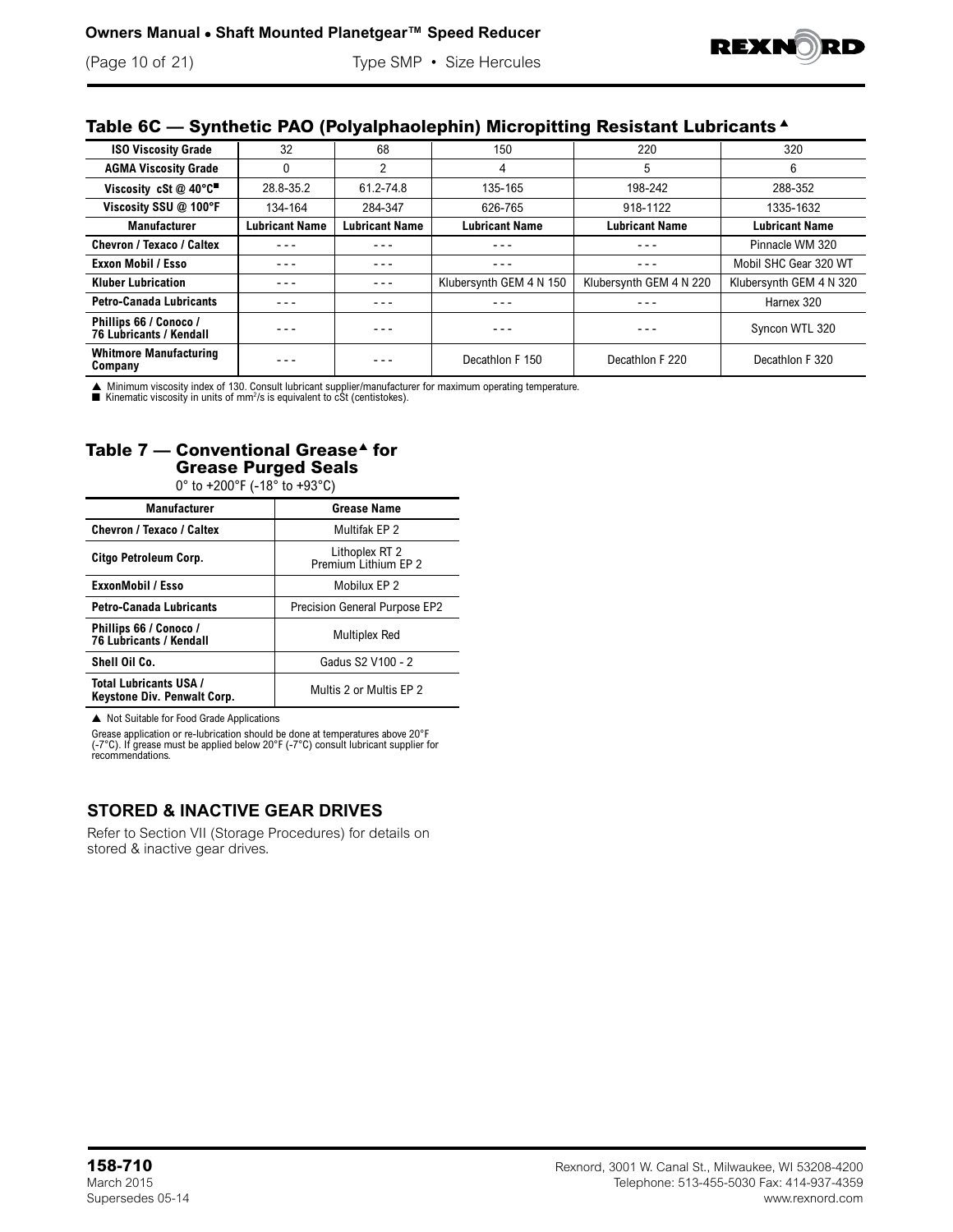

Type SMP • Size Hercules (Page 11 of 21)

#### **FOOD GRADE LUBRICANTS**

Guidance for selecting petroleum-based and syntheticbased food grade lubricants are shown below in Table 8. For general lubrication guideline, refer to the first part of the "Lubrication Recommendation" section.

#### **FOOD GRADE LUBRICANT SELECTION PROCESS**

- 1. Refer to Tables 9 and 10 for proper lubricant viscosity grade based on ambient temperature range.
- 2. Refer to Table 8 for summary of lubricant types.
- 3. Using proper lubricant table and viscosity grade, select desired lubricant manufacturer and name.
- 4. Refer to nameplate for approximate oil capacity to purchase.

#### **Table 8 — Summary of Food Grade Lubricants and Greases**

| Petroleum-Based                                                          |  |  |  |  |
|--------------------------------------------------------------------------|--|--|--|--|
| R&O Inhibited<br>Extreme Pressure (EP)<br>See Table 11B<br>See Table 11A |  |  |  |  |
| Synthetic Lubricant, Polyalphaolefin Type (PAO)                          |  |  |  |  |
| R&O Inhibited<br>Extreme Pressure (EP)<br>See Table 12B<br>See Table 12A |  |  |  |  |
| <b>Food Grade Grease</b><br>See Table 13                                 |  |  |  |  |

#### FOOD GRADE LUBRICANTS (TABLES 11A, 11B,

12A, 12B, & 13) — Food grade lubricants are a class of lubricants registered as H1 by NSF (National Sanitation Foundation). They contain base stock and additives which comply with Food and Drug Administration Title 21 CFR 178.3570 regulations for lubricants with incidental food contact. Base stock can be petroleum oil or different types of synthetic lubricant. Food grade lubricants are not the same as biodegradable or environmentally friendly lubricants.

Rust and corrosion inhibitors used to protect gear drives during shipment are not qualified as food grade fluids. Flush out inhibitor oil before filling with food grade lubricant.

Tables 11A, 11B, 12A, 12B, & 13 list food grade lubricants that have performance properties meeting Rexnord specifications. They are not exclusive recommendations but serve as a guide for making proper lubricant selections.

CLIMATE CONDITIONS — Ambient temperature in immediate vicinity of gear drive is very important for determining viscosity grade. Table 9 provides viscosity grade selections for petroleum-based lubricants. See Table 10 for synthetic lubricants.

#### **TABLE 9 — Viscosity Grade Recommendation For Food Grade Petroleum-Based Lubricants**

|                                   | <b>AMBIENT TEMPERATURES</b>                                        |      |                                                                     |      |  |
|-----------------------------------|--------------------------------------------------------------------|------|---------------------------------------------------------------------|------|--|
| <b>Output</b><br><b>Speed</b>     | $+15^\circ$ to $+60^\circ$ F<br>$(-10^{\circ}$ to $+15^{\circ}$ C) |      | $+50^\circ$ to $+125^\circ$ F<br>$(+10^{\circ}$ to $+50^{\circ}$ C) |      |  |
|                                   | <b>ISO-VG</b>                                                      | AGMA | <b>ISO-VG</b>                                                       | AGMA |  |
| <b>RPM</b><br>Below 10            | 220                                                                | 5    | 320                                                                 | 6    |  |
| <b>10 RPM</b><br><b>And Above</b> | 100                                                                | 3    | 150                                                                 |      |  |

#### **LUBRICANT ANALYSIS AND CHANGES**

OIL ANALYSIS REPORT (FOOD GRADE) — Checking oil conditions at regular intervals is recommended. Analyze oil samples approximately every 1,000 hours for food grade petroleum lubricants or every 3,000 hours for food grade synthetic lubricants. In the absence of more specific limits, the guidelines listed below may be used to indicate when to change petroleum or polyalphaolefin type food grade lubricants:

- 1. Water content is greater than 500 ppm (parts per million) (0.05%).
- 2. Iron content exceeds 150 ppm.
- 3. Silicon (dust/dirt) exceeds 25 ppm, above reference sample from new oil container.
- 4. Copper content exceeds 75 ppm.
- 5. TAN (Total Acid Number) 50% increase above reference sample from new oil container.
- 6. Viscosity changes more than  $\pm 15\%$ .
- 7. Solid particle contamination code exceeds 25/22/18 for particle sizes ≥4/≥6/≥14 microns, respectively per ISO 4406.

|                                               | <b>Cold Climates</b> |                                                  |                                                  |      |        |      | <b>Normal Climates</b>                                           |      |                                                                           |  |
|-----------------------------------------------|----------------------|--------------------------------------------------|--------------------------------------------------|------|--------|------|------------------------------------------------------------------|------|---------------------------------------------------------------------------|--|
| <b>Ambient</b><br><b>Temperature</b><br>Range |                      | $-30^\circ$ to $+10^\circ$ F<br>(-34° to -12°C). | $-15^\circ$ to $+50^\circ$ F<br>(-26° to +10°C). |      |        |      | $0^\circ$ to $+80^\circ$ F<br>$(-18^{\circ}$ to $+27^{\circ}$ C) |      | +10 $^{\circ}$ to +125 $^{\circ}$ F<br>$(-12^{\circ}$ to $+52^{\circ}$ C) |  |
|                                               | ISO-VG               | AGMA                                             | ISO-VG                                           | AGMA | ISO-VG | AGMA | ISO-VG                                                           | AGMA |                                                                           |  |
| <b>Below 10 RPM</b>                           | 32                   |                                                  | 68                                               |      | 150    |      | 320                                                              |      |                                                                           |  |
| <b>10 RPM &amp;</b><br>Above                  | 32                   |                                                  | 68                                               | ∩    | 150    |      | 220                                                              |      |                                                                           |  |

#### **Table 10 — Viscosity Grade Recommendation For Food Grade Synthethic Lubricants**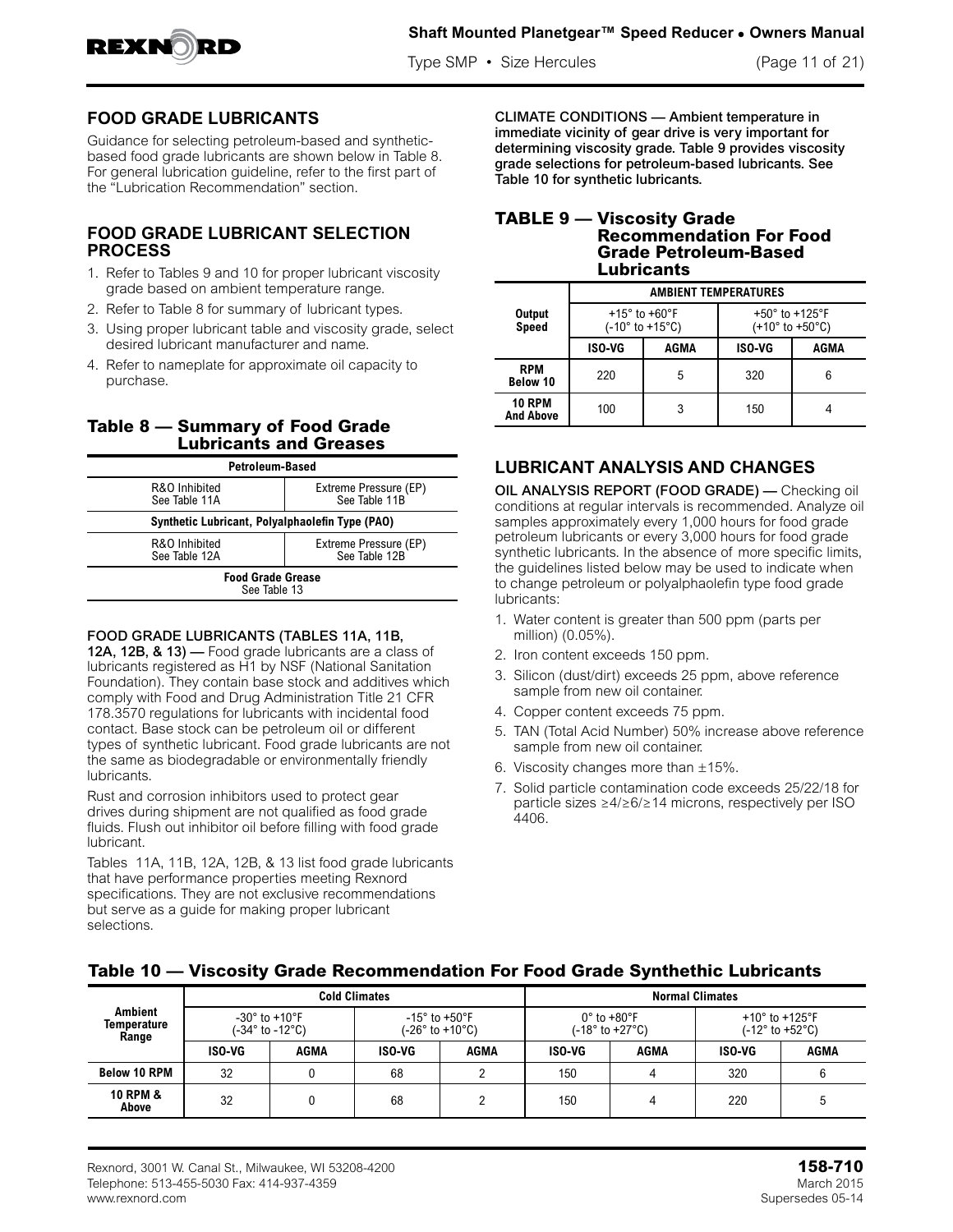(Page 12 of 21) Type SMP • Size Hercules



Laboratory analysis is recommended for optimum lubricant life and gear drive performance. Oil samples should be taken from the oil level hole, not the drain hole.

PETROLEUM LUBRICANTS (FOOD GRADE) — In the absence of oil analysis, change gear oils every 6 months or 2,500 operating hours, whichever occurs first. Change oil more frequently when gear drives operate in extremely humid, chemical, or dust laden atmospheres. In these cases, lubricants should be changed every 3 to 4 months or 1,500 to 2,000 hours. If the drive is operated in an area where temperatures vary with the seasons, change the oil viscosity grade to suit the temperature, refer to Table 9. Lubricant suppliers can test oil from the drive periodically and recommend economical change schedules.

SYNTHETIC LUBRICANTS (FOOD GRADE) — In the absence of oil analysis, synthetic lube change intervals can be extended to 8,000 hours depending upon operating temperatures. Laboratory analysis is recommended for optimum lubricant life and drive performance. Change lube with change in ambient temperature, if required. Refer to Table 10.

#### **GREASE PURGED SEALS**

All drives are furnished with grease purged seals which minimize the entry of contaminants and abrasive dusts into the drive. Drives are shipped with NLGI #2 grade grease in the seal housing cavities unless otherwise specified.

Whenever changing oil in the drive, purge the seals with one of the NLGI #2 grade greases listed in Table 13. Depending upon the degree of contamination, periodically (at least every six months), purge the contaminated grease from seals by slowly pumping fresh bearing grease through the seal, WITH HAND GREASE GUN, until fresh grease flows out along the shaft. Wipe off purged grease.

*CAUTION: Rapid regreasing with a power grease gun can force grease inward past the seals and plug the oil drain back system causing seal leaks.*

Greases in Table 7 contain harmful substances not allowed in the food processing industry. If grease could contaminate the product, as in the food and drug industries, the grease originally supplied with gear drive must be removed and replaced with grease listed in Table 13. Simply purging grease with grease gun will not remove all grease and cross-contamination will likely occur. Grease registered as H1 by NSF, (National Sanitation Foundation) is suitable for food processing applications.

#### **Table 11A — Food Grade Petroleum Based R&O (Rust & Oxidation) Inhibited Lubricants — NSF (National Sanitation Foundation) H1 Registered**

| <b>ISO Viscosity Grade</b>  | 100                   | 150                     | 220                     | 320                     |
|-----------------------------|-----------------------|-------------------------|-------------------------|-------------------------|
| <b>AGMA Viscosity Grade</b> | 3                     | 4                       | 5                       | 6                       |
| Viscosity cSt $@$ 40°C"     | $90 - 110$            | 135-165                 | 198-242                 | 288-352                 |
| Viscosity SSU @ 100°F       | 417-510               | 626-765                 | 918-1122                | 1335-1632               |
| <b>Manufacturer</b>         | Lubricant Name        | Lubricant Name          | Lubricant Name          | <b>Lubricant Name</b>   |
| Bel-Ray Company, Inc.       |                       | No-Tox Gear Oil ISO 150 | No-Tox Gear Oil ISO 220 | No-Tox Gear Oil ISO 320 |
| <b>Kluber Lubrication</b>   | Paralig P 100         | Paralig P 150           | - - -                   |                         |
| Lubriplate Lubricants Co.   | Lubriplate FMO 500-AW | Lubriplate FMO 900-AW   | Lubriplate FMO 1100-AW  | Lubriplate FMO 1700-AW  |

Maximum Operating Temperature of Lubricants 200°F (93°C)

E Kinematic viscosity in units of  $mm^2/s$  is equivalent to cSt (centistokes).

### **Table 11B — Food Grade Petroleum-Based EP (Extreme Pressure) Type Lubricants — NSF (National Sanitation Foundation) H1 Registered**

Maximum Operating Temperature of Lubricants 200°F (93°C)

| <b>ISO Viscosity Grade</b>        | 100                   | 150                   | 220                   | 320                   |
|-----------------------------------|-----------------------|-----------------------|-----------------------|-----------------------|
| <b>AGMA Viscosity Grade</b>       | ∘                     | 4                     |                       | 6                     |
| Viscosity cSt @ 40 $^{\circ}$ C = | $90 - 110$            | 135-165               | 198-242               | 288-352               |
| Viscosity SSU @ 100°F             | 417-510               | 626-765               | 918-1122              | 1335-1632             |
| <b>Manufacturer</b>               | <b>Lubricant Name</b> | <b>Lubricant Name</b> | <b>Lubricant Name</b> | <b>Lubricant Name</b> |
| Petro-Canada                      | Purity FG EP 100      | Purity FG EP 150      | Purity FG EP 220      | Purity FG EP 320      |
| <b>Total Lubricants USA, Inc.</b> | Nevastane EP 100      | Nevastane EP 150      | Nevastane EP 220      | Nevastane EP 320      |

 $\blacksquare$  Kinematic viscosity in units of mm<sup>2</sup>/s is equivalent to cSt (centistokes).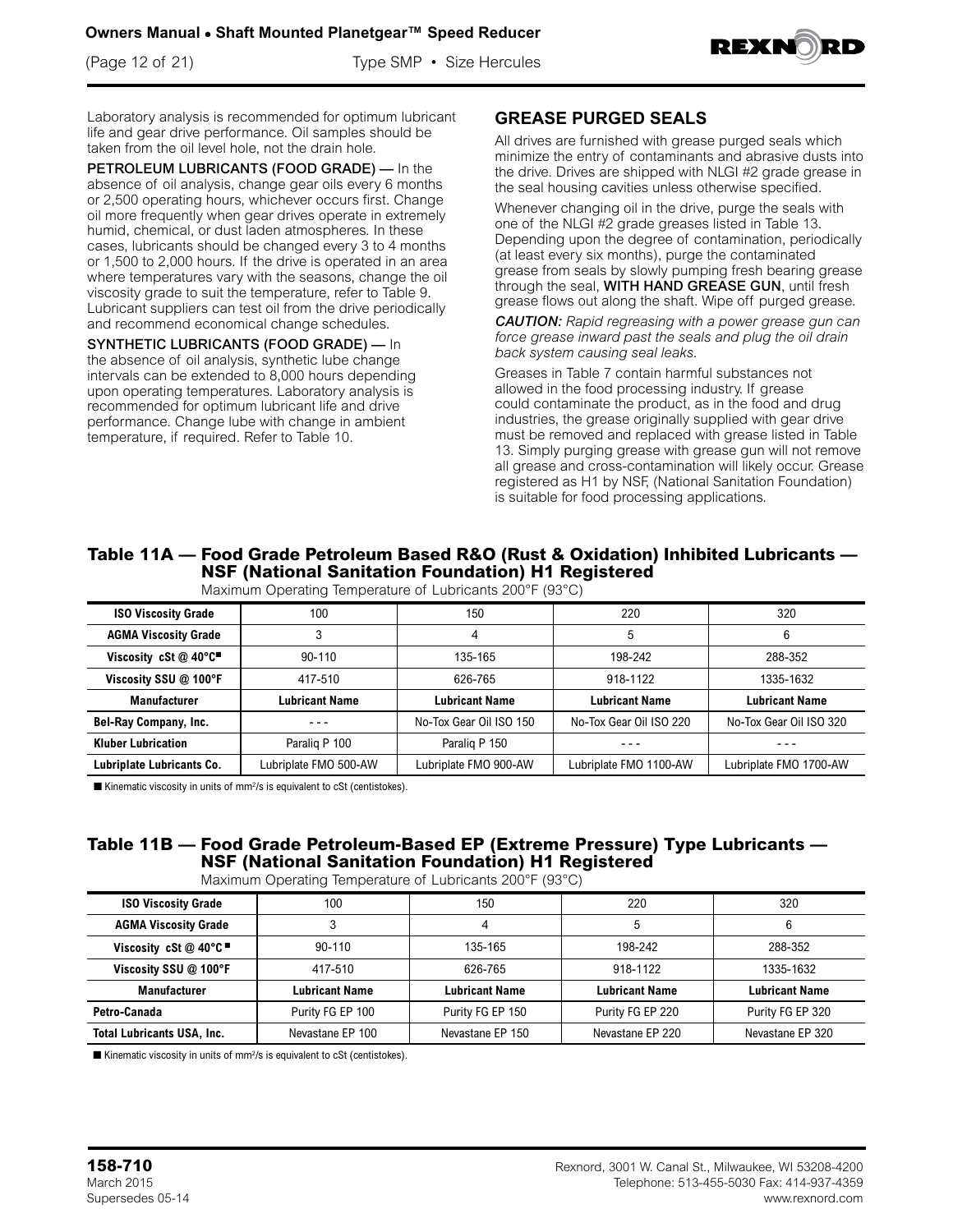

Type SMP • Size Hercules (Page 13 of 21)

## **Table 12A — Food Grade Synthetic PAO (Polyalphaolefin) R&O (Rust & Oxidation) Inhibited Lubricants — NSF (National Sanitation Foundation) H1 Registered**

| <b>ISO Viscosity Grade</b>        | 32                       | 68                       | 150                       | 220                       | 320                       |
|-----------------------------------|--------------------------|--------------------------|---------------------------|---------------------------|---------------------------|
| <b>AGMA Viscosity Grade</b>       | 0                        | າ                        | 4                         | 5                         | 6                         |
| Viscosity cSt @ 40°C"             | 28.8-35.2                | 61.2-74.8                | 135-165                   | 198-242                   | 288-352                   |
| Viscosity SSU @ 100°F             | 134-164                  | 284-347                  | 626-765                   | 918-1122                  | 1335-1632                 |
| <b>Manufacturer</b>               | <b>Lubricant Name</b>    | Lubricant Name           | <b>Lubricant Name</b>     | <b>Lubricant Name</b>     | <b>Lubricant Name</b>     |
| <b>ExxonMobil</b>                 | Mobil SHC Cibus 32       | Mobil SHC Cibus 68       | Mobil SHC Cibus 150       | Mobil SHC Cibus 220       | Mobil SHC Cibus 320       |
| <b>Kluber Lubrication</b>         | Kluberoil 4 UH1 N 32     | Kluberoil 4 UH1 N 68     | Kluberoil 4 UH1 N 150     | Kluberoil 4 UH1 N 220     | Kluberoil 4 UH1 N 320     |
| Lubriplate Lubricants Co.         | Lubriplate SFGO Ultra 32 | Lubriplate SFGO Ultra 68 | Lubriplate SFGO Ultra 150 | Lubriplate SFGO Ultra 220 | Lubriplate SFGO Ultra 320 |
| <b>Total Lubricants USA, Inc.</b> | Nevastane SL 32          | Nevastane SL 68          | Nevastane SL 150          | Nevastane SL 220          | Nevastane SL 320          |

Maximum Operating Temperature of Lubricants 200°F (93°C)

 $\blacksquare$  Kinematic viscosity in units of mm<sup>2</sup>/s is equivalent to cSt (centistokes).

### **Table 12B — Food Grade Synthetic PAO (Polyalphaolefin) EP (Extreme Pressure) Type Lubricants — NSF (National Sanitation Foundation) H1 Registered**

| <b>ISO Viscosity Grade</b>                                     | 32                    | 68             | 150                   | 220                        | 320                   |
|----------------------------------------------------------------|-----------------------|----------------|-----------------------|----------------------------|-----------------------|
| <b>AGMA Viscosity Grade</b>                                    |                       |                |                       |                            |                       |
| Viscosity cSt $@$ 40 $°C$ <sup><math>\blacksquare</math></sup> | 28.8-35.2             | 61.2-74.8      | 135-165               | 198-242                    | 288-352               |
| Viscosity SSU @ 100°F                                          | 134-164               | 284-347        | 626-765               | 918-1122                   | 1335-1632             |
| <b>Manufacturer</b>                                            | <b>Lubricant Name</b> | Lubricant Name | <b>Lubricant Name</b> | <b>Lubricant Name</b>      | <b>Lubricant Name</b> |
| Petro-Canada                                                   | $- - -$               | $- - -$        | ---                   | Purity FG Synthetic EP 220 | ---                   |

Maximum Operating Temperature of Lubricants 200°F (93°C)

 $\blacksquare$  Kinematic viscosity in units of mm<sup>2</sup>/s is equivalent to cSt (centistokes).

### **STORED & INACTIVE GEAR DRIVES**

See Storage Procedures (Section VII).

*WARNING: Rust preventative oil or vapor-phase inhibitors are not H1 registered with the NSF (National Sanitation Foundation) as suitable for food processing applications. When Food Grade Lubricants are to be used, it is the end users responsibility to properly flush and prepare the drive for Food Grade service. Contact the lubricant manufacturer for specific information and flushing procedures.*

#### **Table 13 — Food Grade Grease for Grease Purged Seals — NSF (National Sanitation Foundation) H1 Registered**

0° to +200°F (-18° to +93°C)

| <b>Manufacturer</b>                                      | <b>Grease Name</b>      |
|----------------------------------------------------------|-------------------------|
| <b>Bel-Ray Company, Inc.</b>                             | No-Tox HD Grease 2      |
| Chevron USA, Inc. (Texaco/Caltex)                        | Chevron FM ALC EP 2     |
| <b>Exxon Mobil</b>                                       | Mobil SHC Polyrex 462   |
| <b>Kluber Lubrication</b>                                | Klubersynth UH1 14-222  |
| Lubriplate                                               | Lubriplate FGL-2        |
| <b>Total Lubricants USA, Inc.</b>                        | Nevastane HT/AW 2       |
| Petro-Canada                                             | <b>Purity FG</b>        |
| Phillips 66 / Conoco /<br><b>76 Lubricants / Kendall</b> | Food Machinery Grease 2 |

Grease application or re-lubrication should be done at temperatures above 20°F (-7°C). If grease must be applied below 20°F (-7°C) consult lubricant supplier for recommendations.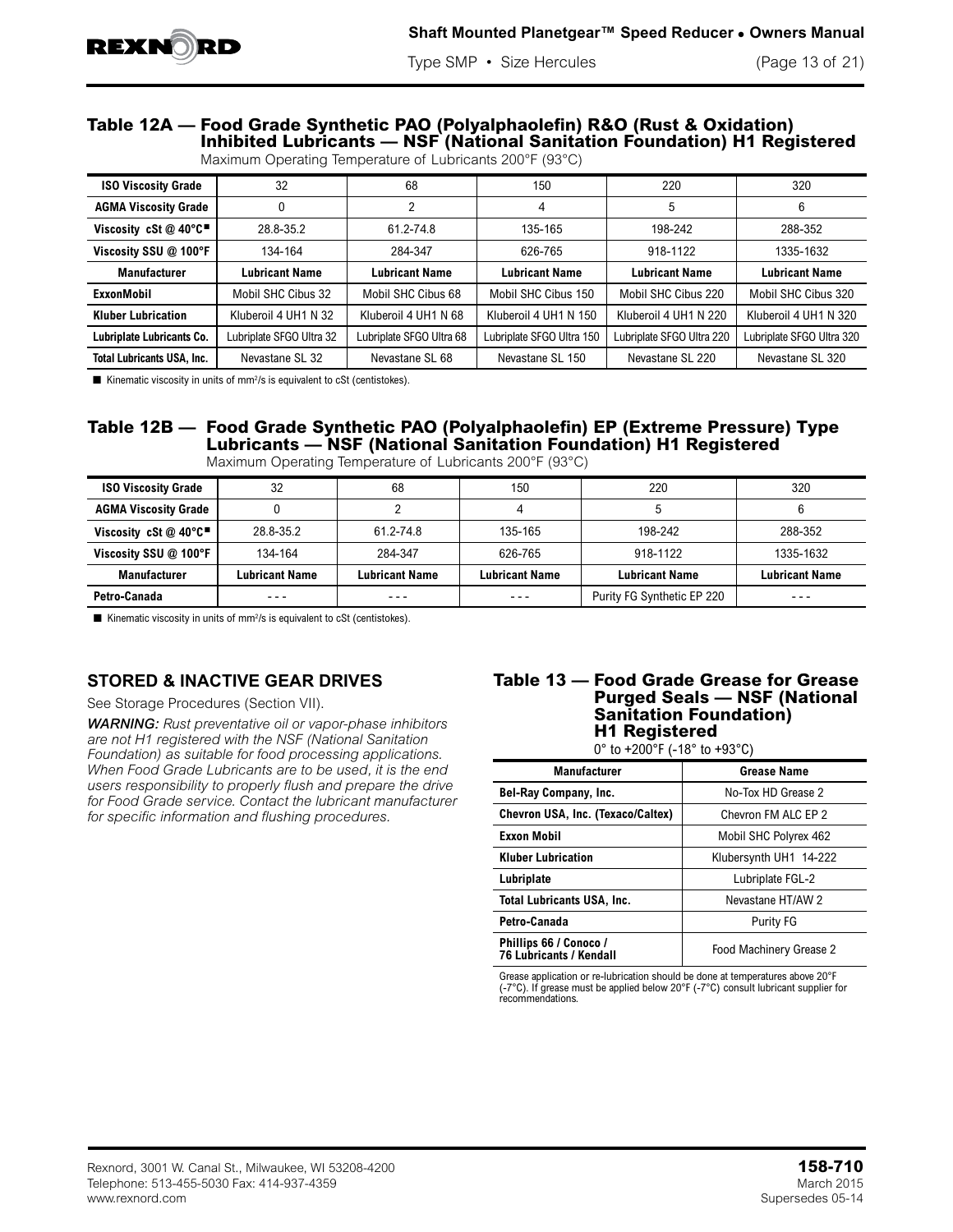



# **Section IV — Start-up**

#### *WARNING: Never operate the speed reducer at speeds and/or loads that exceed the limits specified on the nameplate. Exceeding these limits may result in personal injury or machinery damage. Check to insure that all rotating equipment is properly guarded according to OSHA standards.*

*CAUTION: All speed reducers are shipped without oil but may have been treated with a rust preventative oil. A vapor phase inhibitor may also be added. Be sure to fill the unit to the proper level prior to start-up.*

*WARNING: These corrosion inhibitors are not H1 registered with the NSF (National Sanitation Foundation) as suitable for food processing applications. When Food Grade Lubricants are to be used it is the end users responsibility to properly flush and prepare the drive for Food Grade service. Contact the lubricant manufacturer for specific information and flushing procedures.*

*CAUTION: When starting up new equipment, proceed cautiously.*

## **4.1 PRE-START-UP CHECKLIST**

- 1. Has the speed reducer been filled with the proper oil type and to the correct oil level?
- 2. Are all mounting bolts high strength (Grade 5) and tightened according to torque specifications in Table 2 (Page 20)?
- 3. Are speed reducer input shaft and motor shaft sheaves correctly mounted with full engagement and keys in place?
- 4. Are belts at correct tension?
- 5. Are sheave connections properly aligned and fastened?
- 6. Have all pipe plugs (oil fill, oil level, and oil drain) been inserted and properly tightened?
- 7. Have all electrical connections been made?
- 8. Does the motor shaft rotate in the proper direction?
- 9. Are all guards in place and properly secured?

## **4.2 INITIAL START-UP**

It is recommended that all Planetgear speed reducers be run-in for a period of time before introduction to full service. This will allow the gearing to mate properly prior to being exposed to any high load conditions. The following procedure is recommended for initial start-up.

## **4.2.1 PRIME MOVER**

The prime mover should be set up to maximize the amount of time necessary to get to the rated speed. This will avoid any instantaneous gear loads that could exceed the rating of the speed reducer or other components.

# **4.2.2 SPEED REDUCER ROTATION**

The input and output shafts of the speed reducer will rotate in the same direction.

## **4.2.3 START-UP**

Start the speed reducer under as light a load as possible. As the speed reducer is brought up to normal operating speed, check for unusual noises, excessive vibration, or excessive heat and oil leakage. If any of these conditions exist, shut down the speed reducer immediately and determine the cause of the problem. Refer to Troubleshooting (Section 8.0) for assistance.

## **4.3 POST START-UP CHECKLIST**

- 1. After approximately forty hours of use, check all mounting bolts and tighten as required. Note: Always recheck alignment after tightening.
- 2. The oil used in the initial start-up of a new speed reducer should be completely drained and replaced after 500 hours of use. A thorough cleaning of the gear case using a flushing oil should be performed to remove any foreign matter during the first oil change.
- 3. Check tension if using belts during the first 24-48 hours of run-in operation.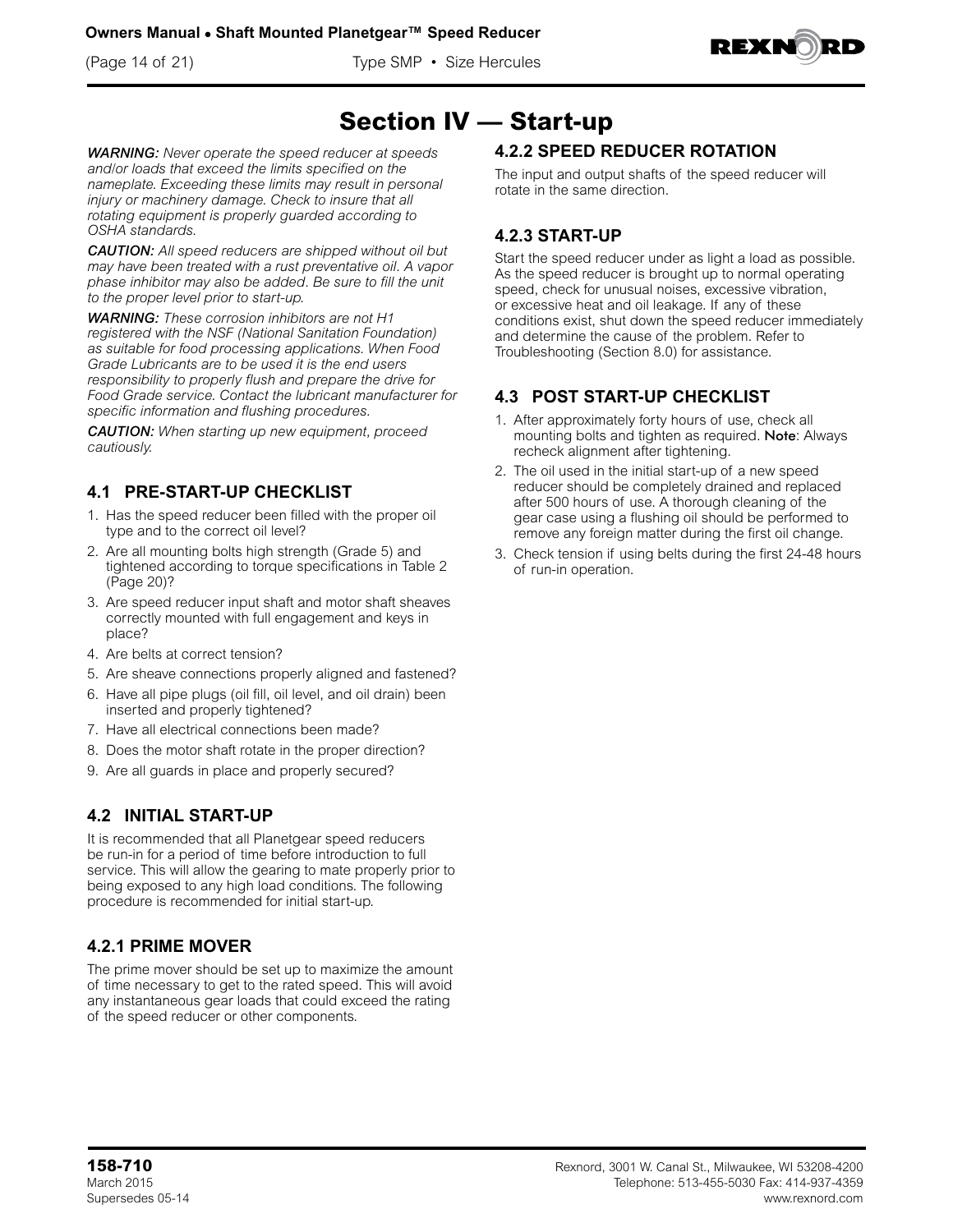

Type SMP • Size Hercules (Page 15 of 21)



# **Section V — Maintenance**

*WARNING: DO NOT PERFORM ANY MAINTENANCE PROCEDURES WHILE SPEED REDUCER IS IN OPERATION. DOING SO MAY RESULT IN PERSONAL INJURY OR PROPERTY DAMAGE. TO INSURE SAFETY DURING MAINTENANCE, ACTIVATE ALL ELECTRICAL AND/OR MECHANICAL LOCKOUTS.*

### **5.1 FILLING SPEED REDUCER WITH OIL**

- 1. Chose correct oil type; reference Section 3.0.
- 2. Determine correct oil quantity; reference Nameplate.
- 3. Remove oil fill plug (vent plug) and one of the two oil level plugs; reference Figure 5.1.
- 4. Fill speed reducer at oil fill port.
- 5. Speed reducer oil capacity is reached when oil starts to pour out of the bottom of the level port. Allow several minutes for oil to settle, then recheck oil level. Add oil if necessary.

NOTE: Oil should be checked or added when speed reducer is at ambient temperature.

*CAUTION: Underfilling speed reducer may cause product damage. Overfilling drive may cause excessive oil temperatures.*

- 6. Replace oil level plug, sealing it in the process using thread sealant.
- 7. Replace oil fill plug (vent plug).
- 8. Start up speed reducer under a no load condition. Run speed reducer for a few minutes.
- 9. Stop speed reducer and recheck oil at the oil level port. If necessary, add oil.

## **5.2 DRAINING OIL FROM SPEED REDUCER**

*CAUTION: Care should be taken when removing the vent plug. If vent has been clogged, the possibility of pressurized air inside the speed reducer may exist. Once threads are free to hand rotate, place a heavy cloth over the vent plug and rotate counterclockwise until removed. CAUTION: Oil may be hot. Do not drain until oil is at ambient or a safe temperature.*

- 1. Clean external surfaces to avoid contaminants from entering speed reducer when plugs are removed.
- 2. Remove oil fill plug (vent plug) for ventilation; reference Figure 5.1.
- 3. With the proper size oil drain pan (reference oil quantity on nameplate) in place, remove one of the drain plugs.
- 4. After oil is removed, replace oil drain plug, sealing it in the process using thread sealant.
- 5. Reference Section 5.1 for filling speed reducer with oil.

#### **5.3 ADDING GREASE TO SPEED REDUCER SEALS**

- 1. Clean grease inserts, reference Figure 5.1 for location.
- 2. Refer to the Lubrication section to determine the correct grease for the application. Attach grease gun to grease insert and pump grease into seal carrier.
- 3. Stop greasing when a sufficient amount of grease purges out of seal carrier next to shaft.
- 4. Clean purged grease from speed reducer.



FIGURE 5.1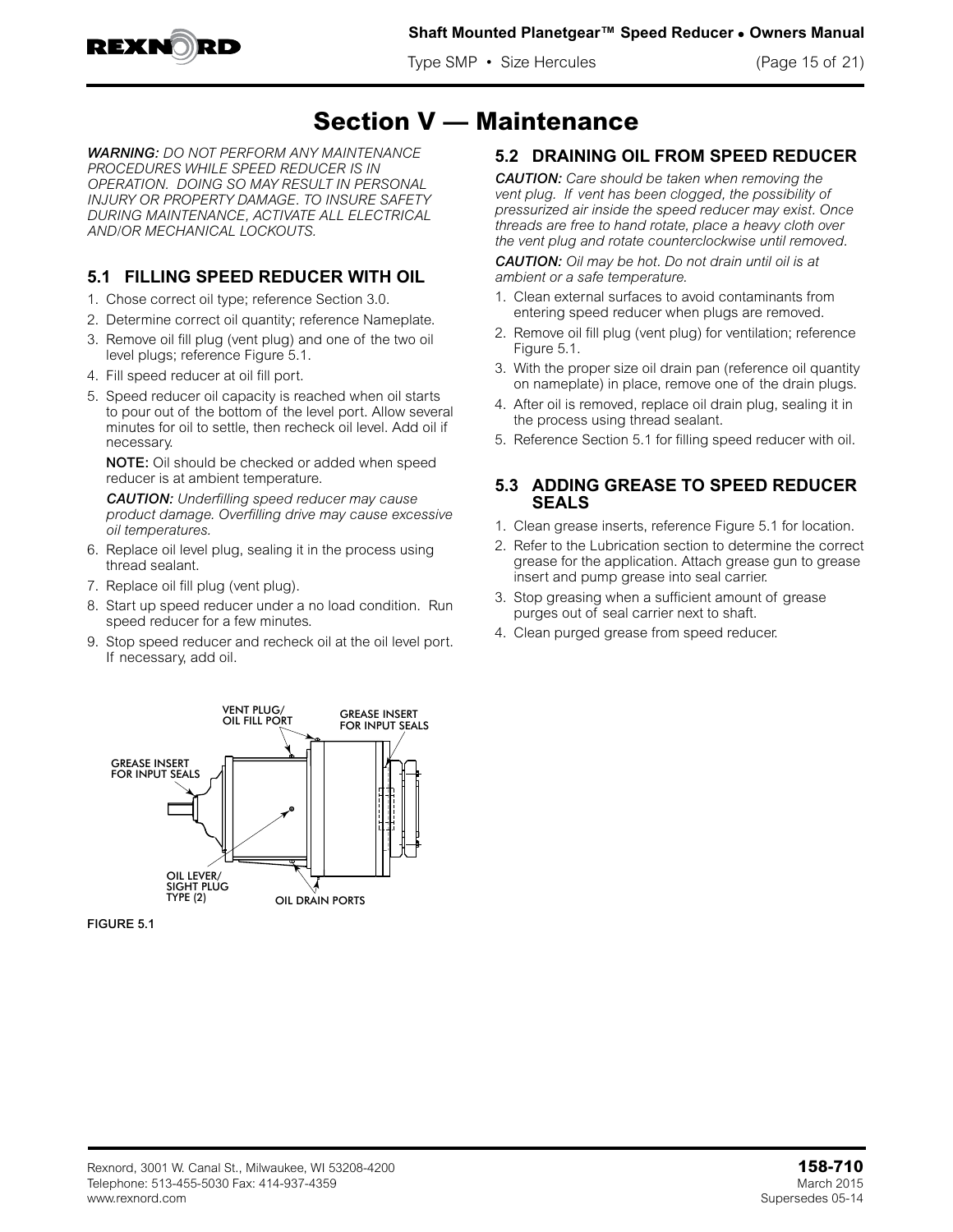

# **Section VI — Disassembly and Assembly Instructions**

For assembly drawings for the Hercules Shaft-Mount speed reducer, please see the assembly drawings included in the documentation that accompanies the speed reducer. This is a guide for disassembly, parts replacement, and reassembly. Note: If only replacing seals, they are housed in the seal carriers which can be removed from the speed reducer. To expedite service, when ordering parts or requesting information, supply the following information: model number, speed reducer size, ratio, serial number, HP, motor RPM, and the build date from the speed reducer nameplate. No ratio change should be made without first consulting a Planetgear representative. All bearings and seals used on standard Planetgear speed reducers are listed in Table 3 and Table 4 (Page 20).

## **REQUIRED EQUIPMENT**

Standard mechanic's tools: arbor press or hydraulic press, torque wrench, dial indicator with magnetic base, and hoist.

*CAUTION: Always take the necessary safety precautions when working with an arbor press, hydraulic press or with any hand tools.*

*WARNING: DO NOT PERFORM ANY MAINTENANCE PROCEDURES WHILE SPEED REDUCER IS IN OPERATION. DOING SO MAY RESULT IN PERSONAL INJURY OR PROPERTY DAMAGE. TO INSURE SAFETY DURING MAINTENANCE, ACTIVATE ALL ELECTRICAL AND/OR MECHANICAL LOCKOUTS.*

## **REMOVAL OF SHRINK DISC**

- A. Gradually release locking screws all the way around. Initially each screw should be released about a quarter of a turn only. Thus tilting and jamming of the collar will be avoided. DO NOT remove screws completely at this time otherwise collar may spring off.
- B. Any rust formed adjacent to hub must be removed first. Once the screws are loose, remove shaft or pull output shaft from hollow bore.

## **DRIVE REMOVAL**

- A. Loosen all shrink disc tightening bolts uniformly, one by one in a continuous sequence, about a quarter turn per round.
- B. The shrink disc should be able to move after bolts have been loosened.
- C. Utilize 'hydraulic advantage' by accessing ports (1/8- 27 NPT) located on hollow shaft face, and on outer diameter of hollow shaft (Figure 6.1).

IMPORTANT: Do not use any force on drive housing to remove unit.



FIGURE 6.1

### **REINSTALLATION OF SHRINK DISC**

Upon removal of component, disassemble Shrink Disc. Clean and inspect all parts. Reinstall following the installation procedure beginning with Step "B" of the appropriate section.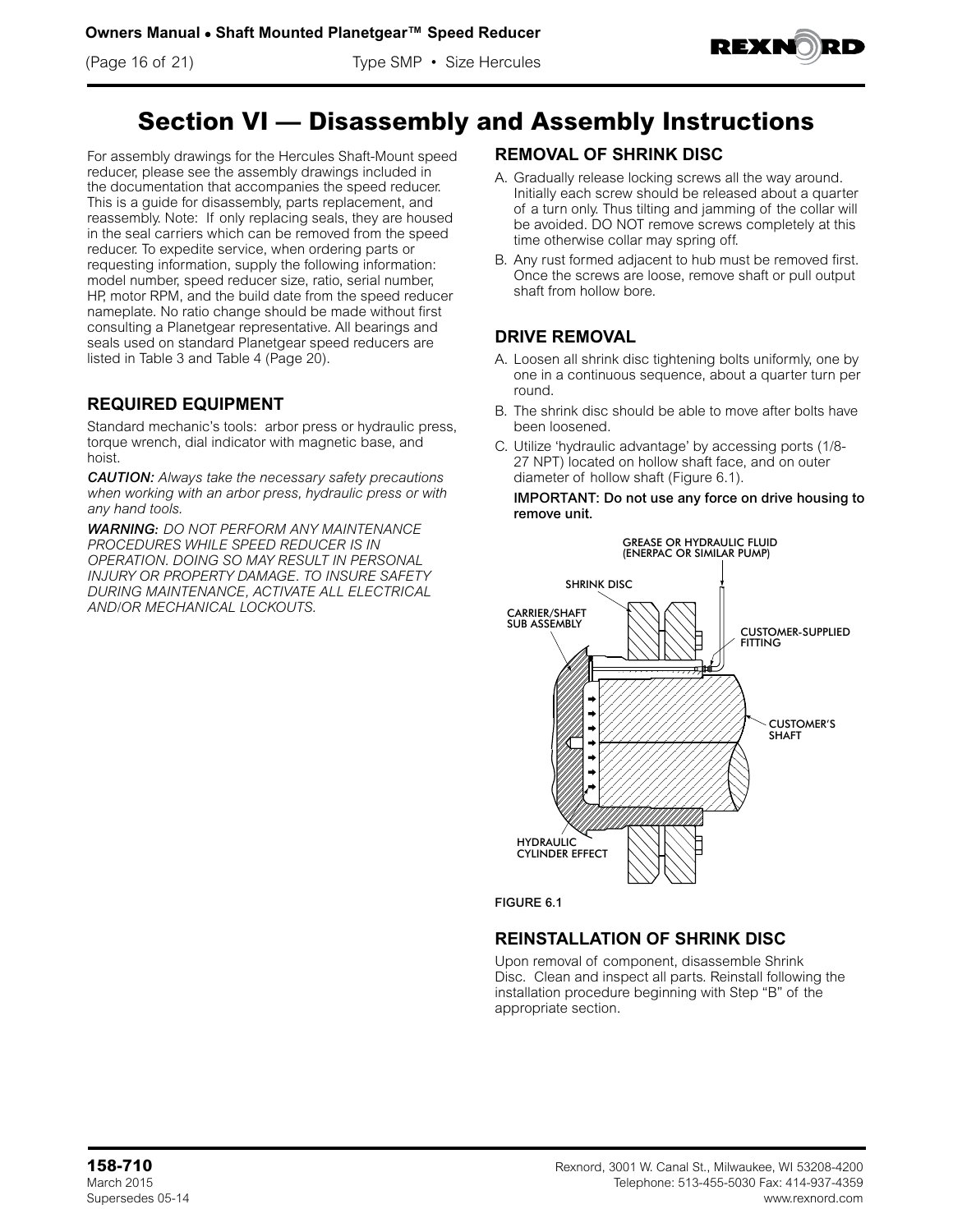R**exn**o)Rd

Type SMP • Size Hercules (Page 17 of 21)

# **Section VII — Storage Procedures**

## **7.1 SPARE PARTS STORAGE**

- 1. On receipt of spare parts, unpack and spray or dip the parts in a rust preventative such as Mobilarma 524, or equivalent.
- 2. Place parts on a wood pallet in a dry place. Cover loosely with plastic, DO NOT wrap or store parts in news print as it is corrosive.
- 3. Re-spray parts every six months. Spray parts every three months if high humidity exists.
- 4. If rust develops, remove rust with a medium grit emery cloth and re-spray with rust preventative.
- 5. When ready to install parts, make sure all parts rotate freely. Clean all grime from the parts before installation.

#### **7.2 STORED AND INACTIVE SPEED REDUCERS**

#### 1. Preparation For Storage

A. If a speed reducer is to be stored or is inactive after installation, fill the speed reducer with the correct type and amount of lubricant. For drives that have oil installed, add Nox-Rust VCI-10\* vaper-phase rust inhibitor at the rate of 2% of sump capacity. For drives without oil, add Nox-Rust VCI-10 vapor-phase rust inhibitor at the rate of one ounce per cubic foot of internal drive space. Seal the speed reducer completely; replace the vent plug with a solid pipe plug to keep rust inhibiting atmosphere sealed inside.

- B. After approximately three months, rotate the input shaft such that the output shaft rotates a full 360° (degrees). This will insure that all internal parts will remain coated and will also keep the bearings from becoming lacquered. Noncompliance with this procedure may cause bearing damage during startup.
- C. Every six months inspect the stored or inactive speed reducer and add rust inhibitor if necessary. Dry, indoor storage is recommended.

*WARNING: Nox-Rust VCI-10\* is not H1 registered with the NSF(National Sanitation Foundation) as suitable for food processing applications. When Food Grade Lubricants are to be used, it is the end users responsibility to properly flush and prepare the drive for Food Grade service. Contact the lubricant manufacturer for specific information and flushing procedures.*

#### 2. Preparation For Start-up

Rotate shafts until the bearings move freely. This is to assure that the bearings have not become lacquered. Speed reducer may be operated without draining the lubricant described in Section 7.2-A.

## **7.3 LONG TERM STORAGE**

Speed reducer can be ordered from the factory for long term storage. Field preparation for long-term storage is described in Section 7.2.

*WARNING: The rust preventative oil from the factory and Nox-Rust VCI-10\* are not H1 registered with the NSF (National Sanitation Foundation) as suitable for food processing applications. When Food Grade Lubricants are to be used, it is the end users responsibility to properly flush and prepare the drive for Food Grade service. Contact the lubricant manufacturer for specific information and flushing procedures.*

\*Product of the Daubert Chemical Company, Chicago, Illinois.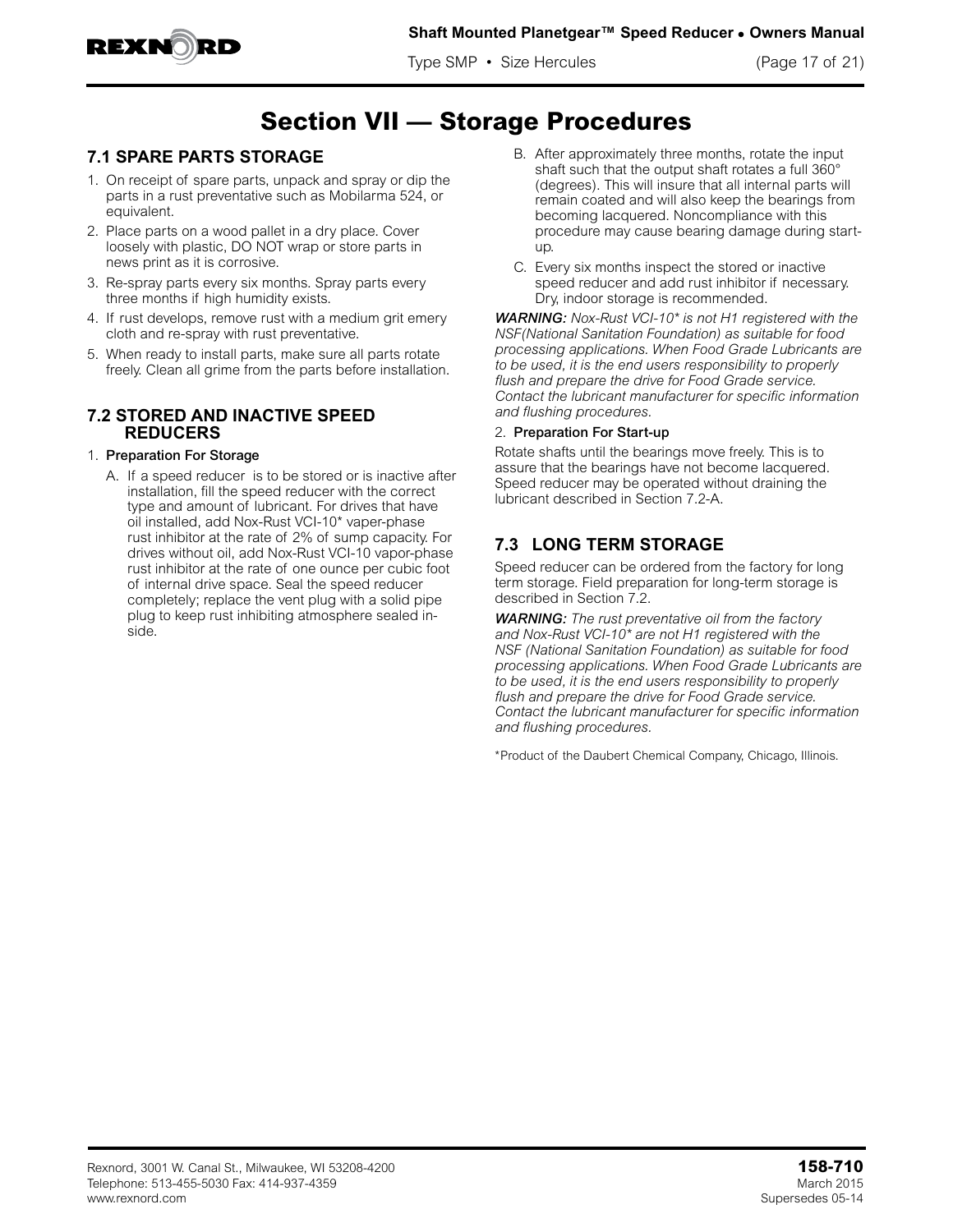



# **Section VIII — Troubleshooting**

This troubleshooting guide addresses questions that may be encountered in regard to Planetgear speed reducers.

## **Excessive Temperature (More Than 200°F (93°C))**

| <b>Possible Causes:</b>                          | <b>Possible Solutions:</b>                                                                                                                                                                                                                                                                                                                                                                                                                                         |
|--------------------------------------------------|--------------------------------------------------------------------------------------------------------------------------------------------------------------------------------------------------------------------------------------------------------------------------------------------------------------------------------------------------------------------------------------------------------------------------------------------------------------------|
| Overload                                         | • Compare actual speed reducer load with rated load on the nameplate. If the HP or torque is<br>greater, or the speed is slower than stated on the nameplate, the speed reducer is probably<br>overloaded. Contact a Rexnord Planetgear Representative; may require a speed change or a<br>larger speed reducer.                                                                                                                                                   |
| <b>Tight or Defective Bearings</b>               | • Inspect bearings for excessive wear or discoloration due to heat. If either is present, replace the<br>bearings.                                                                                                                                                                                                                                                                                                                                                 |
| <b>Excessive Ambient Temperature</b>             | • Provide ventilation for the speed reducer. Paint white if speed reducer is in direct sun light. If<br>conditions are extreme, contact a Rexnord Planetgear Representative for assistance.                                                                                                                                                                                                                                                                        |
| Improper Oil, Oil Level, Old or Contaminated Oil | • Make sure lubricant is correct for speed reducer. A mistake frequently made is to use automotive<br>oil. This is incorrect and will frequently cause the speed reducer to overheat.<br>• Check the oil level in the speed reducer. Too much, as well as too little, oil can cause the speed<br>reducer to overheat.<br>• Check to see that oil has not lost its lubricating property. If oil viscosity is too low, this will result in<br>high oil temperatures. |
| <b>Plugged Shroud</b>                            | • Make sure area immediately in front of fan shroud is clear.                                                                                                                                                                                                                                                                                                                                                                                                      |
| <b>Over Speed</b>                                | • Reduce input speed to reduce oil temperature. If speed reducer input speed is above the stated<br>value on the nameplate, this would raise oil temperature due to increase in internal windage.                                                                                                                                                                                                                                                                  |
| <b>Restricted Vent Plug</b>                      | • Remove and clean vent plug<br>• Replace vent plug.                                                                                                                                                                                                                                                                                                                                                                                                               |

#### **Bearing Damage**

| <b>Possible Causes:</b>                                                      | <b>Possible Solutions:</b>                                                                                                                |  |
|------------------------------------------------------------------------------|-------------------------------------------------------------------------------------------------------------------------------------------|--|
| <b>Improper Adjustment</b>                                                   | • Adjust bearing to proper axial bearing clearance.                                                                                       |  |
| Lack of Lubrication, Improper Lubrication,<br><b>Old or Contaminated Oil</b> | • Replace damaged bearings. Note: Check hub and shaft for potential damage or heat distress.                                              |  |
| <b>Excessive Overhung Load</b>                                               | • Reduce overhung load. Move the sprocket or sheave closer to the bearings or increase the<br>diameter of both the driven and the driver. |  |

#### **Bearing Noise**

| <b>Possible Causes:</b>                  | <b>Possible Solutions:</b>                                |  |
|------------------------------------------|-----------------------------------------------------------|--|
| <b>Defective Bearing</b>                 | • Inspect and replace bearings if necessary.              |  |
| <b>Improper Bearing Adjustment</b>       | • Adjust bearing end play.                                |  |
| <b>Wrong or Insufficient Lubrication</b> | • Make sure that enough oil of the correct grade is used. |  |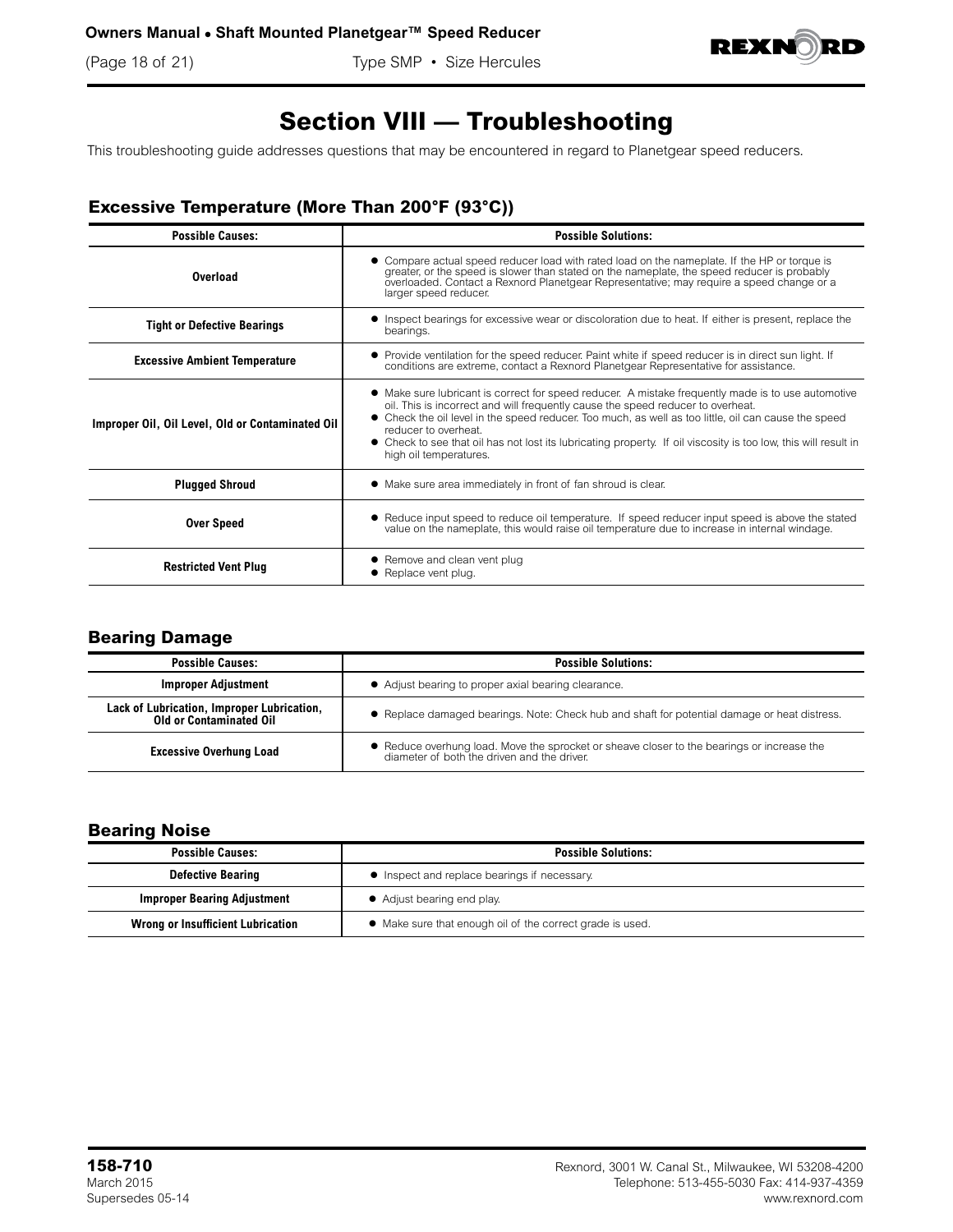

## **Shaft Mounted Planetgear™ Speed Reducer • Owners Manual**

Type SMP • Size Hercules (Page 19 of 21)

## **Leakage**

| <b>Possible Causes:</b>                                       | <b>Possible Solutions:</b>                                                                                                                                                                                                                                      |
|---------------------------------------------------------------|-----------------------------------------------------------------------------------------------------------------------------------------------------------------------------------------------------------------------------------------------------------------|
| <b>Damaged or Worn Seals</b>                                  | • Replace seals.                                                                                                                                                                                                                                                |
| <b>Bearings Out of</b><br>Adjustment                          | • Reset bearings.                                                                                                                                                                                                                                               |
| <b>Excessive Temperature,</b><br><b>Causing Brittle Seals</b> | • Isolate speed reducer from source of extreme temperature.<br>• Install high temperature seals.                                                                                                                                                                |
| <b>Abrasive or Corrosive</b><br><b>Atmosphere</b>             | • Isolate speed reducer seal area from environment.<br>• Re-grease frequently.                                                                                                                                                                                  |
| <b>Restricted Vent Plug</b>                                   | • Remove and clean vent plug.<br>• Replace vent plug.                                                                                                                                                                                                           |
| <b>Split-Line Leakage</b>                                     | • Make sure fasteners are torqued correct. Reference Table 2.0.<br>• Remove suspect hub. Visually inspect mating surfaces for rises or dings. File smooth (do not allow file shavings to enter<br>gearing or bearings) apple gasket eliminator and replace hub. |

## **Damage of Fasteners**

| <b>Possible Causes:</b>     | <b>Possible Solutions:</b>                                                                                                                                                                                                                            |
|-----------------------------|-------------------------------------------------------------------------------------------------------------------------------------------------------------------------------------------------------------------------------------------------------|
| <b>Failure of Fasteners</b> | • Make sure fasteners are torqued correctly. Reference Table 2.<br>• Make sure the correct grade of fastener is used. All speed reducer fasteners should be ANSI B18.2.1 Grade 5 or ISO<br>898/1 Grade 8.8 or greater.<br>• Check length of fastener. |
| <b>Fastener Loosening</b>   | • Make sure fasteners are torqued correctly. Reference Table 2.<br>• For highly vibrtory environments, loctite fasteners and torque, or use studs and double nut.                                                                                     |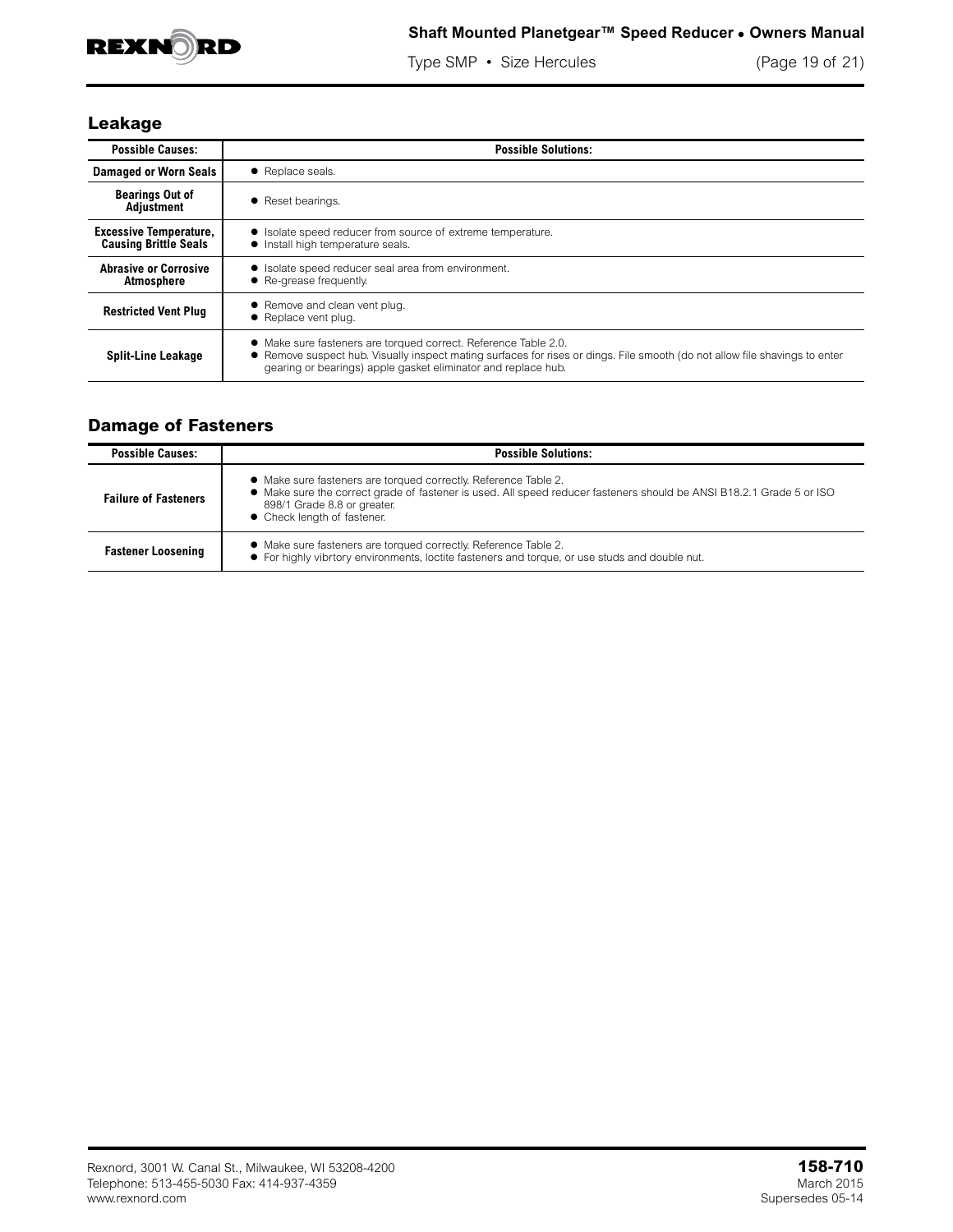(Page 20 of 21) Type SMP • Size Hercules



# **Section IX — Tables**

#### **TABLE 1 — Hercules Shaft Mount Speed Reducer Average Weight (lb)**

| <b>Speed Reducer Only</b> | Speed Reducer † with Top Motor Mount |  |  |  |  |  |
|---------------------------|--------------------------------------|--|--|--|--|--|
| 6.850                     | 7.115                                |  |  |  |  |  |
|                           |                                      |  |  |  |  |  |

**†** Does not include motor weight.

## **TABLE 2 — Torque Requirements for Dry Fasteners** <sup>s</sup>

|                                      |                                                                      |                |                |                |                |     | <b>Inch</b>     |     |     |     |     |      |      |      |      |
|--------------------------------------|----------------------------------------------------------------------|----------------|----------------|----------------|----------------|-----|-----------------|-----|-----|-----|-----|------|------|------|------|
| <b>SAE</b>                           | <b>Diameter</b>                                                      | 1/4            | 5/16           | 3/8            | 7/16           | 1/2 | 9/16            | 5/8 | 3/4 | 7/8 |     | 11/8 | 11/4 | 13/8 | 11/2 |
| General<br><b>Purpose</b><br>Grade 2 | <b>Torque</b><br>(f <sup>t</sup> I <sup>b</sup> )                    | 6              | 12             | 21             | 34             | 52  | 75              | 104 | 178 | 184 | 265 | 380  | 530  | 700  | 930  |
| <b>High Strength</b><br>Grade 5      | Torque<br>( <b>ft lb</b> )                                           | 9              | 18             | 33             | 53             | 80  | 116             | 160 | 285 | 460 | 690 | 850  | 1200 | 1570 | 2080 |
| <b>Alloy Steel</b><br>Grade 8        | <b>Torque</b><br>(f <sup>t</sup>   <b>b</b> )                        | 13             | 26             | 47             | 74             | 114 | 164             | 225 | 400 | 650 | 970 | 1370 | 1940 | 2540 | 3370 |
|                                      |                                                                      |                |                |                |                |     | Metric          |     |     |     |     |      |      |      |      |
| Grade                                | <b>Nominal</b><br><b>Diameter</b><br><b>Standard</b><br><b>Pitch</b> | M <sub>5</sub> | M <sub>6</sub> | M <sub>7</sub> | M <sub>8</sub> | M10 | M <sub>12</sub> | M14 | M16 | M18 | M20 | M22  | M24  | M27  | M30  |
| 8.8                                  | Torque (Nm)                                                          | 6.15           | 10.5           | 17.5           | 26             | 51  | 89              | 141 | 215 | 295 | 420 | 570  | 725  | 1070 | 1450 |
| 10.9                                 | Torque (Nm)                                                          | 8.65           | 15             | 25             | 36             | 72  | 125             | 198 | 305 | 420 | 590 | 800  | 1020 | 1510 | 2050 |
| 12.9                                 | Torque (Nm)                                                          | 10.4           | 18             | 29             | 43             | 87  | 150             | 240 | 365 | 500 | 710 | 960  | 1220 | 1810 | 2450 |

▲ The torques shown produce a clamp load of 80% of proof load. They assume clean, dry threads with a torque coefficient of 0.2, and a coefficient of friction of 0.14. Plated threads need only ¾ torque shown. Well lubricated threads need only ½ torque shown.

### **TABLE 3 — Bearings for Hercules Shaft Mounted Speed Reducer**

|                     | <b>Input Sub-Assembly Bearings</b><br>(Timken) | <b>Output Sub-Assembly Bearings</b><br>(INA) |                 |  |  |  |
|---------------------|------------------------------------------------|----------------------------------------------|-----------------|--|--|--|
| Inboard<br>Cup/Cone | <b>Outboard</b><br>Cup/Cone                    | Inboard                                      | <b>Outboard</b> |  |  |  |
| 42584/42375         | 42584/42375                                    | SL 18 1880                                   | SL 18 1880      |  |  |  |

#### **TABLE 4 — Seals for Hercules Shaft Mounted Speed Reducer**

| <b>Input Sub-Assembly Bearings</b> | (National Oil Seals) | <b>Output Sub-Assembly Bearings</b><br>(International Seal and Packing) |                              |  |  |  |
|------------------------------------|----------------------|-------------------------------------------------------------------------|------------------------------|--|--|--|
| Inboard                            | <b>Outboard</b>      | Inboard                                                                 | Outboard                     |  |  |  |
| 416556V                            | 455195V              | $394 \times 420 \times 16$ AS                                           | $394 \times 420 \times 16$ A |  |  |  |

## **TABLE 5 — Driven Shaft Dimensions**

| <b>Series</b>   |                         | SA (Ø)  |        |        | SA1 (Ø) |        |        | SA2 (Ø) |        |                | SB <sup>1</sup> | SC <sub>1</sub>      | SD <sub>1</sub> | SB <sub>2</sub> | SC <sub>2</sub> |
|-----------------|-------------------------|---------|--------|--------|---------|--------|--------|---------|--------|----------------|-----------------|----------------------|-----------------|-----------------|-----------------|
|                 |                         | Nominal |        | -      | Nominal |        |        | Nominal |        | $\blacksquare$ |                 |                      |                 |                 |                 |
|                 | mm                      | 310.00  | 310.00 | 309.97 | 300.00  | 300.00 | 299.97 | 295.00  | 295.00 | 294.97         | 128.0           | $\sim$ $\sim$<br>Z.J | ے ا             | 128.0           | 2.5             |
| <b>Hercules</b> | $\cdot$ $\cdot$<br>inch | 12.205  | 12.205 | 12.203 | .811    | 11.811 | .810   | 11.614  | i.614  | 1.613          | 5.039           | 0.098                | 0.060           | 5.039           | 0.098           |